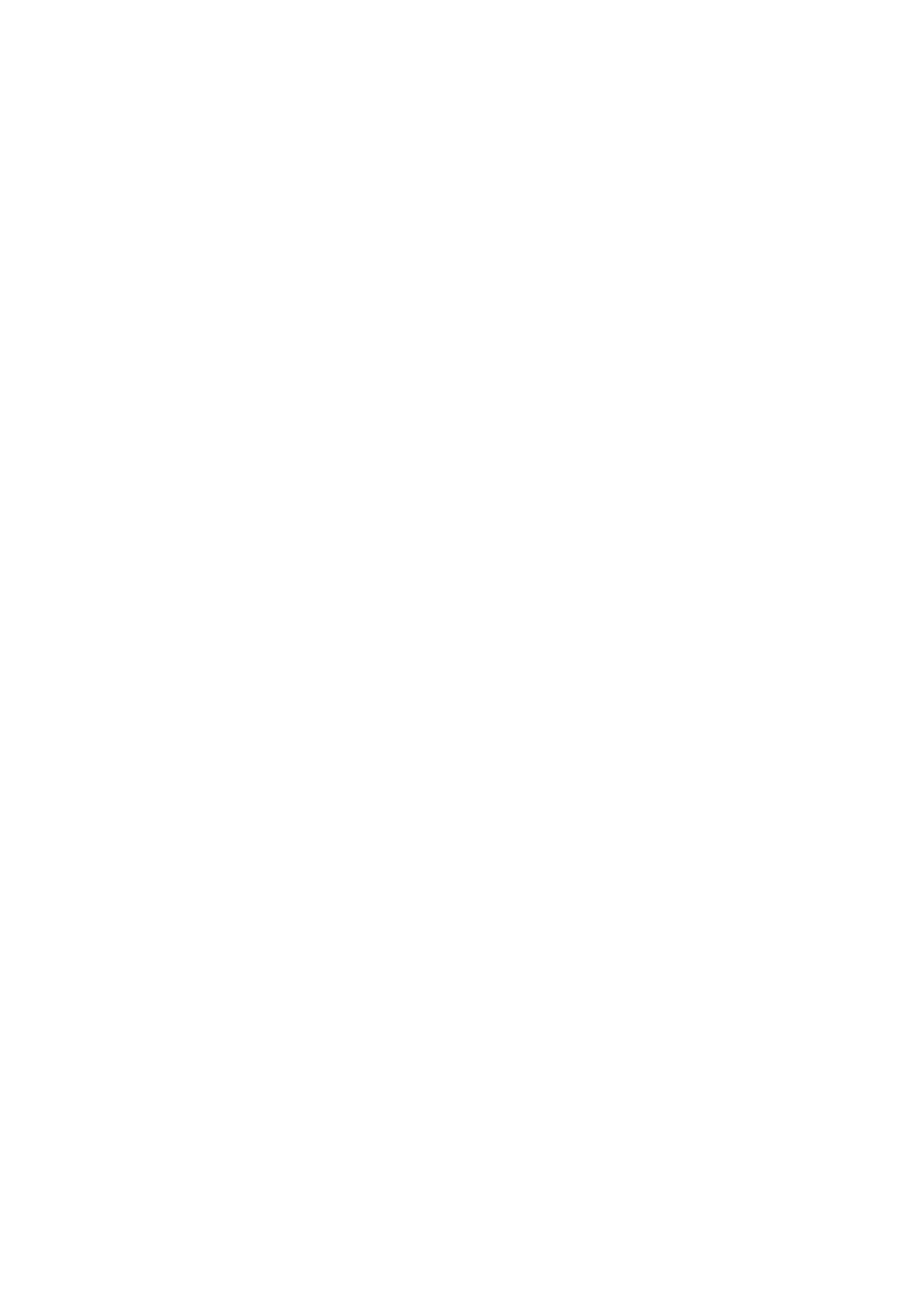# **CONTENTS**

| $\mathbf 1$    |                                                                                                                               |
|----------------|-------------------------------------------------------------------------------------------------------------------------------|
| $\overline{2}$ |                                                                                                                               |
| 3              | SUMMARY OF THE MOST IMPORTANT RESULTS9                                                                                        |
| 3.1            |                                                                                                                               |
| 3.2            | States and Organizations with World Power Status 13                                                                           |
|                | 3.2.1 States and Organizations with World Power Status Today 13                                                               |
|                | 3.2.2 States and Organizations with World Power Status in 2020 16                                                             |
| 3.3            | The Most Serious Challenges and Threats that                                                                                  |
| 3.4            |                                                                                                                               |
| 3.5            | States or Organizations that in Future Should Play a More<br>Important Role in Maintaining Peace and Stability in the World23 |
| 3.6            | The Best Framework for                                                                                                        |
| 3.7            | Cooperation with the European Union (EU)/Europe27                                                                             |
| 4              |                                                                                                                               |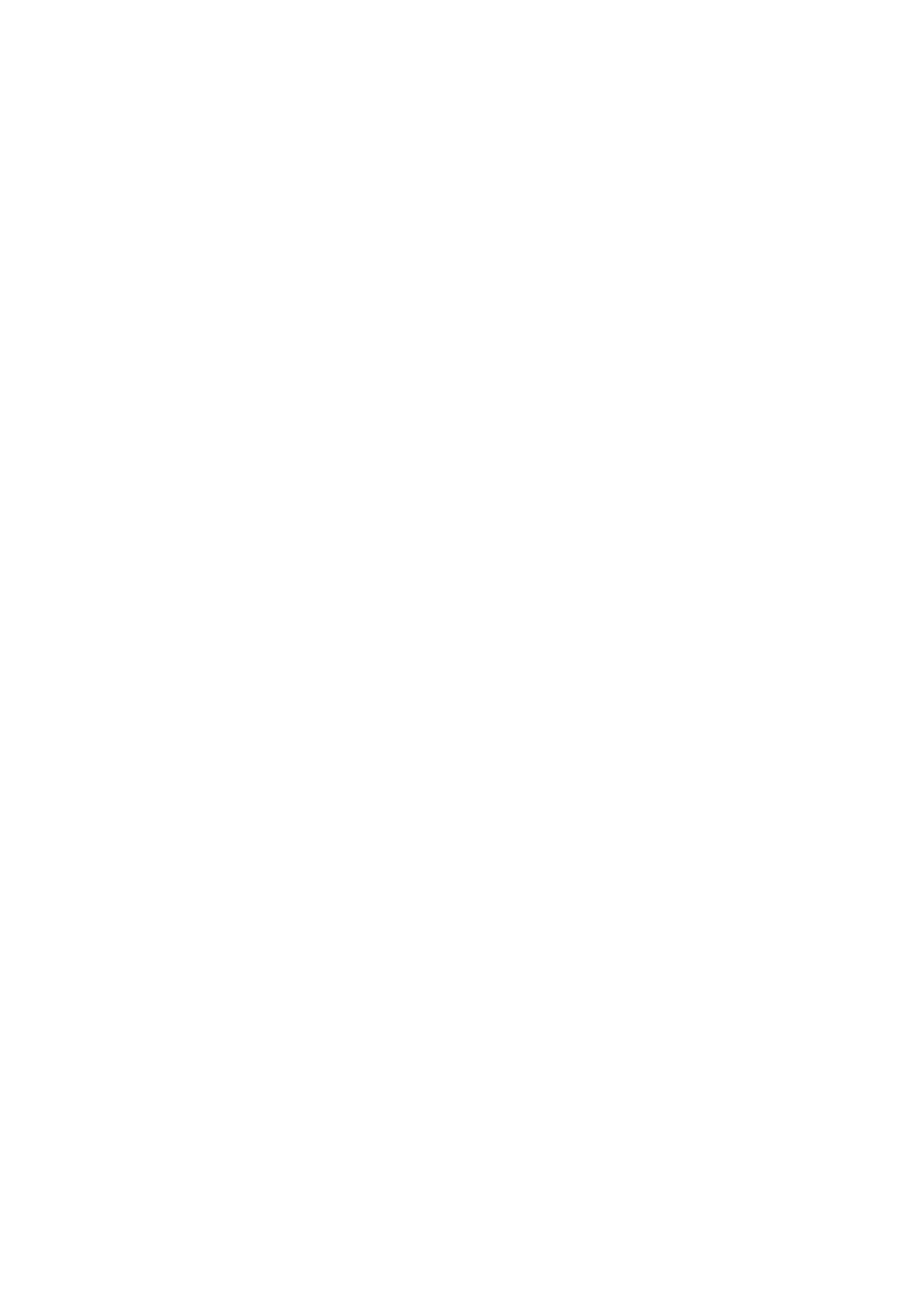## **FOREWORD**

In this evaluation report the Empirical Social Research Project Division of TNS Emnid Medien- und Sozialforschung GmbH presents the results of a demoscopic survey conducted in nine countries and entitled

# **World Powers in the 21st Century Europe's Global Responsibility**

This nine-country survey was commissioned by the

## **Bertelsmann Stiftung, Gütersloh**

and carried out in Brazil, China, Germany, France, the United Kingdom, India, Japan, Russia and the United States among the local adult population. Our client possesses the exclusive rights to the collected data.

The survey took the form of representative questions that respondents answered on the telephone or in face-to-face interviews. The number of interviews amounted to between 1,000 and 1,500 per country. A total of 10,250 people were interviewed for this survey. The interviews were conducted between 29 October and 17 December 2005.

The present documents are for the sole use of our client.

Torsten Schneider-Haase TNS Emnid Bielefeld, January 2006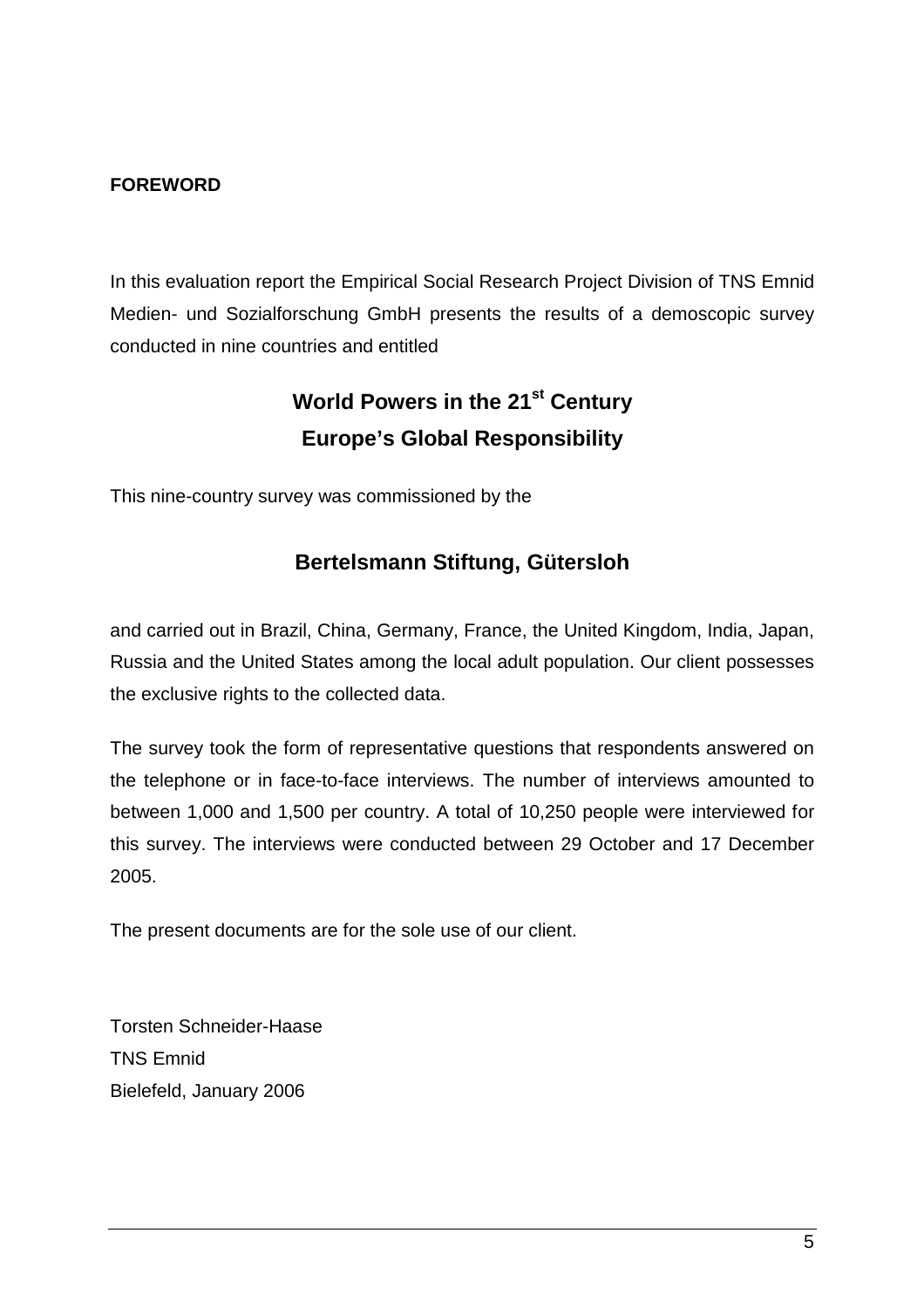## **1 OBJECTIVES AND CONTENTS**

The aim of this representative survey in selected states in Europe, America and Asia was to elucidate the views of various populations concerning the question "What defines a world power in the  $21<sup>st</sup>$  century" and, in the process of doing so, to attempt to discover whether or not the EU is accorded a role as a global player. To this end surveys were conducted in nine different states (listed here in alphabetical order) in an exemplary manner:

- **Brazil**
- China
- **Germany**
- **France**
- United Kingdom
- India
- Japan
- Russia
- United States

The states were chosen on the basis of their historical, current or future significance in terms of political, economic, cultural and military power. Brazil, which is the largest industrialized nation in Latin America, and India, an Asian emerging market with a large population and high growth levels, were incorporated into the survey in addition to the five permanent members of the UN Security Council (and nuclear powers), the United States, Russia, China, France and the United Kingdom. Japan and Germany represent global economic powers inasmuch as they are both nations with a high level of exports.

In addition to questions about the qualities of a world power and the world power status of states now and in the future, the survey was concerned to elucidate public views about the global challenges that now confront the world. Conversely, there were questions about the aims and tasks that world powers should embrace in order to be able to meet the identified challenges and risks. The role of the EU and that of the United Nations (UN) was also mentioned in this context. Another set of questions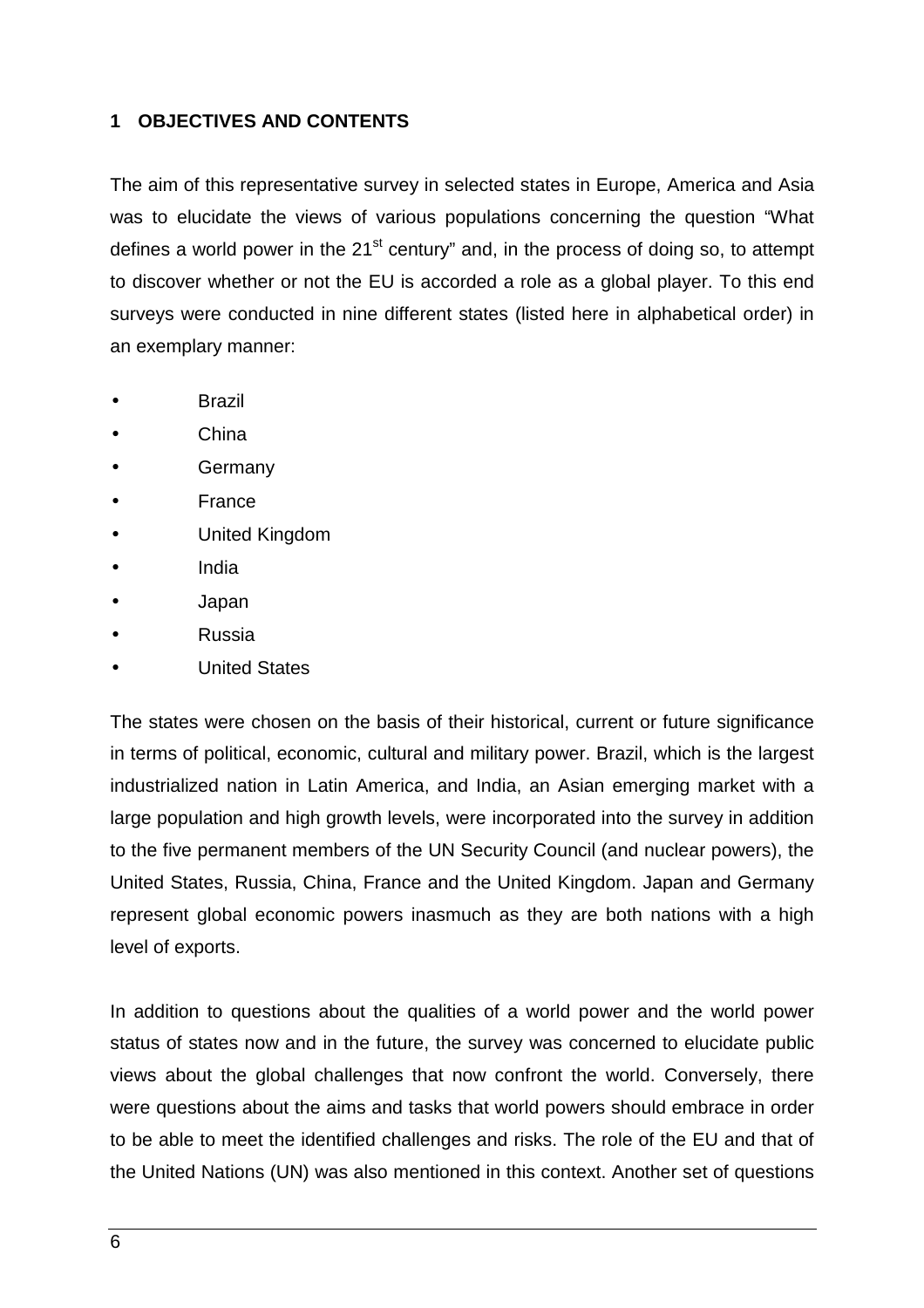was devoted to the maintenance of peace and stability throughout the world and sought to elucidate the powers and organizations best able to deal with this task.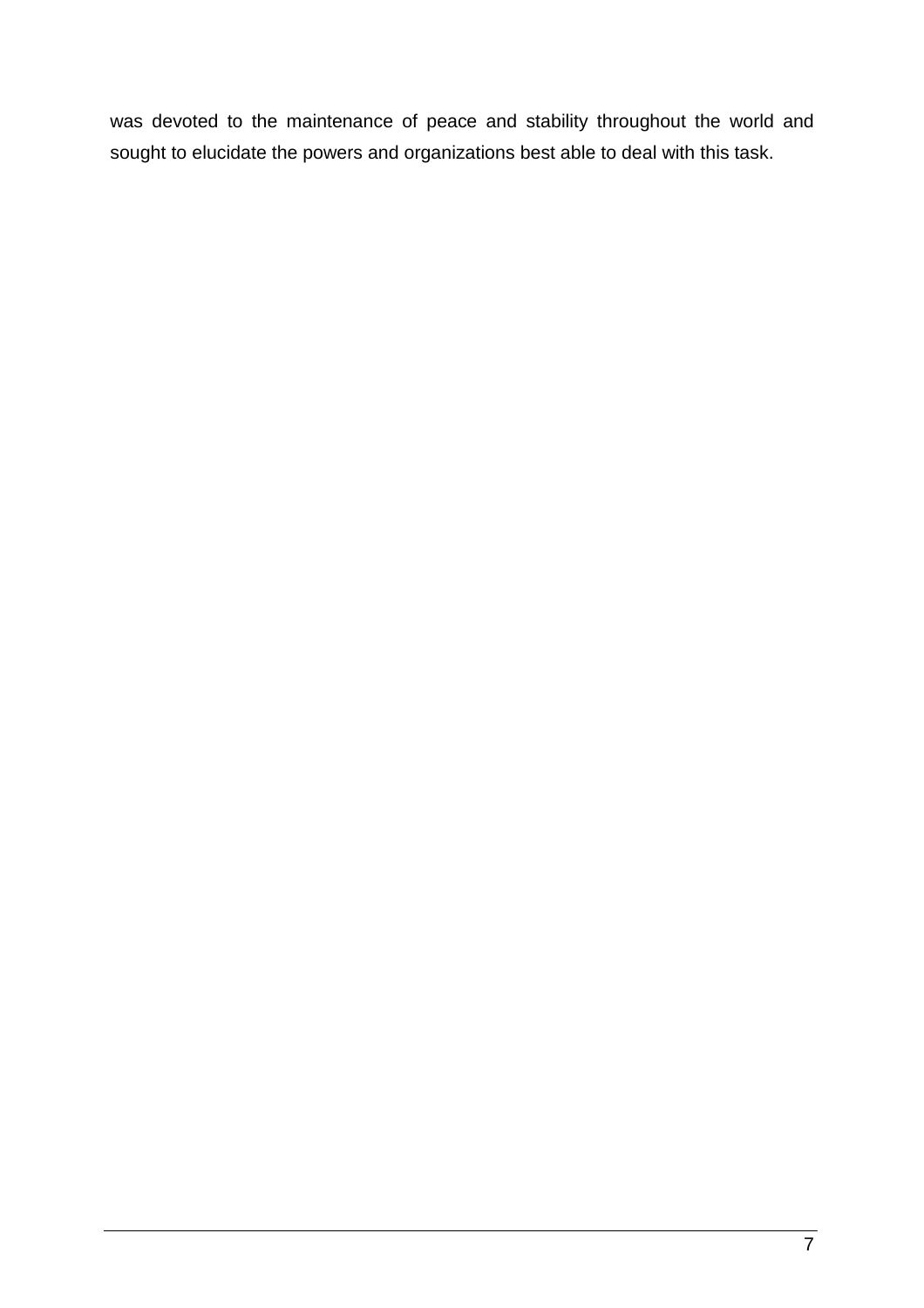## **2 EXECUTION AND METHODOLOGY**

The survey was conducted with 1,000 adults per country. The exceptions were Russia and Brazil (each with 1,500 interviews) and Japan (1,250 interviews). The polls were conducted via telephone with the help of CATI (computer-assisted telephone interviewing) technology. Since the institutes in India, China and Russia were of the opinion that there were not enough telephones in these countries for a representative telephone survey approach; the interviews were conducted on a faceto-face basis. In Brazil, China and India the survey was only conducted in the large "metropolitan areas", for interviews in rural areas would have been difficult to carry out for organizational reasons.

All of the institutes engaged in the survey are familiar with the structure of international surveys. Furthermore, all of the participating institutes are members of ESOMAR and thus subscribe to international market and opinion research quality standards. All the institutes based their work on the English version of the questionnaire. TNS Emnid then checked the accuracy of the questionnaires translated into the various local languages. The project was coordinated by TNS Emnid in Bielefeld. The international section of the survey was coordinated by our partner, Gallup International.

The average length of the main interview was five minutes. The field time of the survey was between 29 October 2005 and 17 December 2005. The mean margin of error of the proportional values with a total probability of 90 per cent amounts to  $+/-$ 3.1 percentage points (based on a sample size of  $n = 1,000$ ).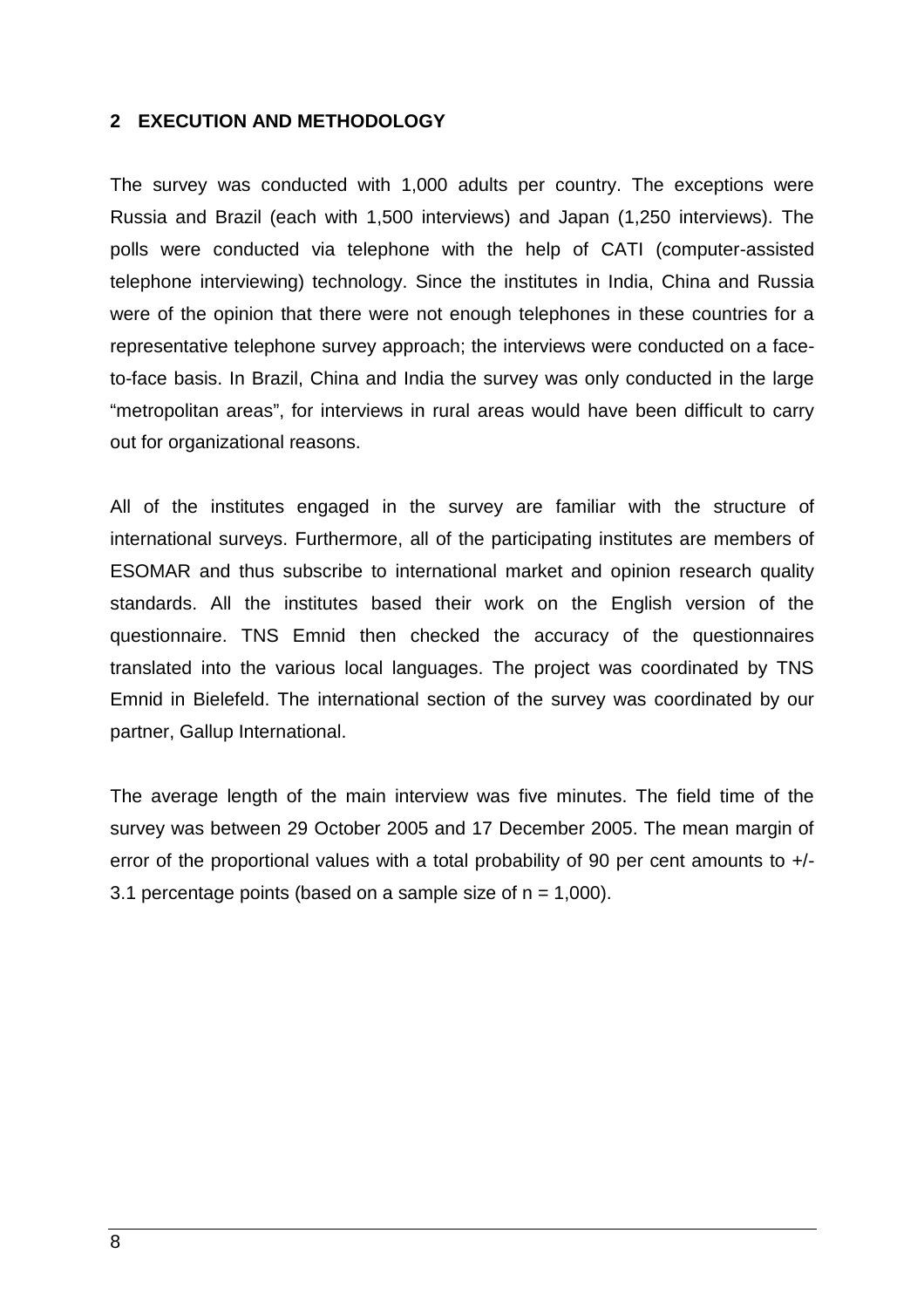## **3 SUMMARY OF THE MOST IMPORTANT RESULTS**

The most important results of the study are presented below. In order to make it possible to depict the salient facts in an appropriate manner in the restricted space available, the data for the various countries are to a large extent presented in the form of diagrams. The descriptive commentary refers to specific data only in passing. More detailed information is available in additional volumes that contain the data in tabular form.

The standard of comparison with which to interpret the data is the mean result of the countries sampled in the survey. The results from the various countries are equally weighted – in other words, the differences in the size of the population are not taken into account.

In the interests of greater legibility, the states are represented by their national flags in the diagrams:

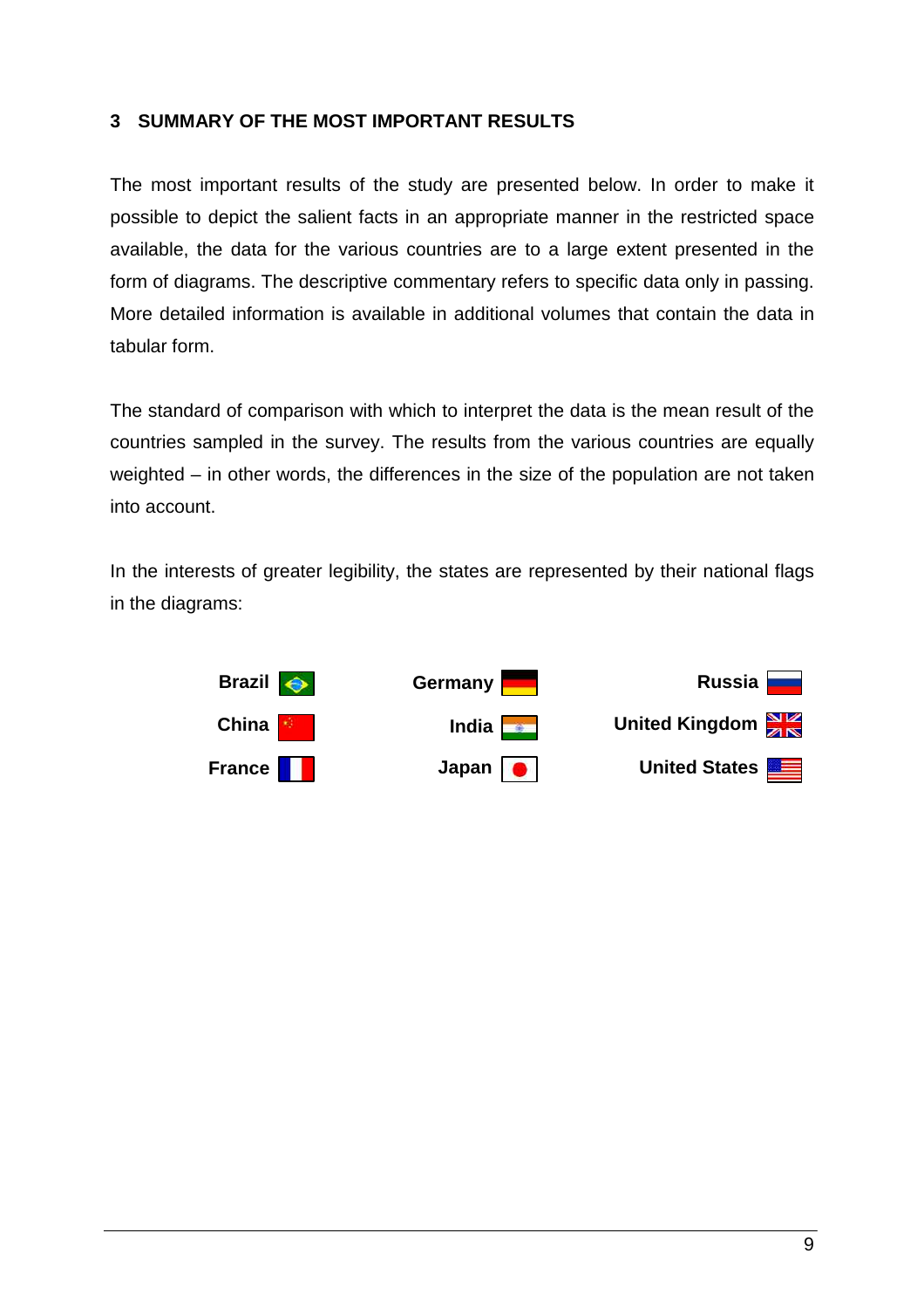## 3.1 The Most Important Qualities of a World Power

 **The populations surveyed are of the opinion that the economy, politics and research/education are the central factors that determine world power status. A country's military power plays only a subordinate role.**



**Question: In your opinion, what qualities must a country possess to be considered a world power? Please state the three most important qualities.**

**Legend:** The results from the various states in which populations were surveyed are aligned from top to bottom – in alphabetical order. The top line, which is labelled "Total", is the mean value derived from the individual results and can be used as a benchmark with which to interpret the results from the various countries. From left to right are the individual qualities which could be assigned to a world power, arranged in descending order on the basis of the average frequency of the responses. Thus the quality labelled "economic power and potential for growth" is on average assigned to a world power by 52 per cent of the respondents ("Total"), whereas half of the Brazilians selected this particular quality.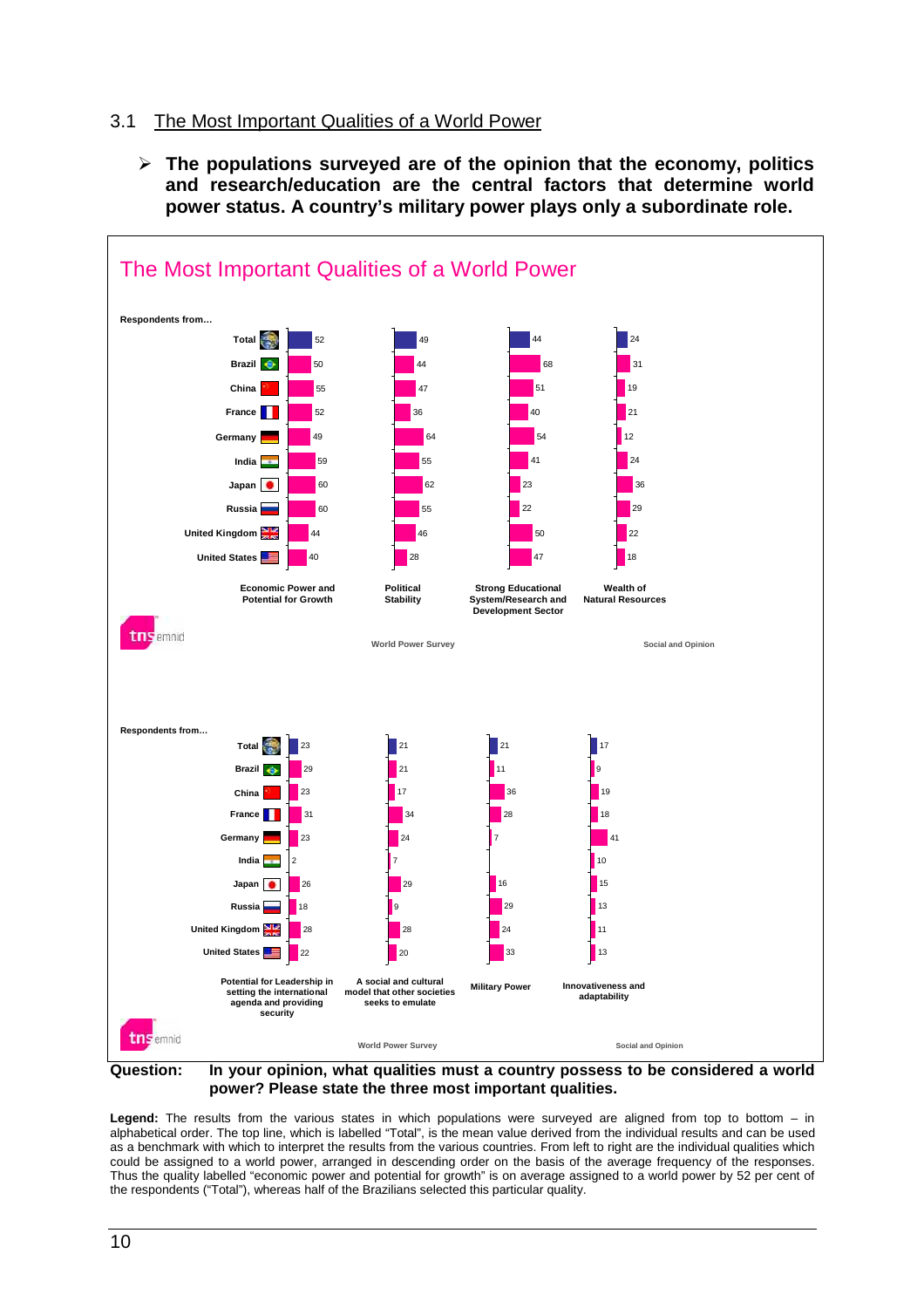At the beginning of the survey people were asked to name what they considered to be the most important qualities of a world power.

In all of the states in the survey, it is primarily a country's economic effectiveness (52%), political stability (49%), and educational and research sector (44%) that determine its world power status. As the level of the percentage results, which hardly surpasses the 50-per-cent mark, demonstrates, people are not aware of a clear-cut and predominant world-power factor. On the other hand, the distribution also shows that the other five factors mentioned with values of around 20% - including cultural attractiveness and military power, each of which reaches 21% - play only a subordinate role.

Important differences emerge when we examine the results from the various countries in which the survey was conducted.

Whereas it is true that economic effectiveness as a salient factor of a world power is considered to be fairly important by people in all of the countries included in this survey, in the case of the Germans it occupies third place (49%) after the factors of education/research (54%) and political stability (64%). Similarly, the British do not consider economic power to be the central factor (44% - also in third place). The Americans assign the lowest value in absolute terms (40%) to this factor.

Germans and Japanese in particular consider political stability to be an important criterion. However, it plays an especially subordinate role in the case of the Americans (28 per cent response level) and ranks only fourth in the evaluations. Political stability ranks only third in the case of the French, the Brazilians and the Chinese.

On the other hand, for people in the United States the factor of education and research is, in relative terms, at the top of the list when they define a world power (47%). This is equally true of the United Kingdom (50%) and Brazil (68% - the highest percentage for any single factor). Conversely, an effective education and research sector plays a markedly subordinate role for Japan and Russia, where it receives the lowest number of responses (23% and 22%).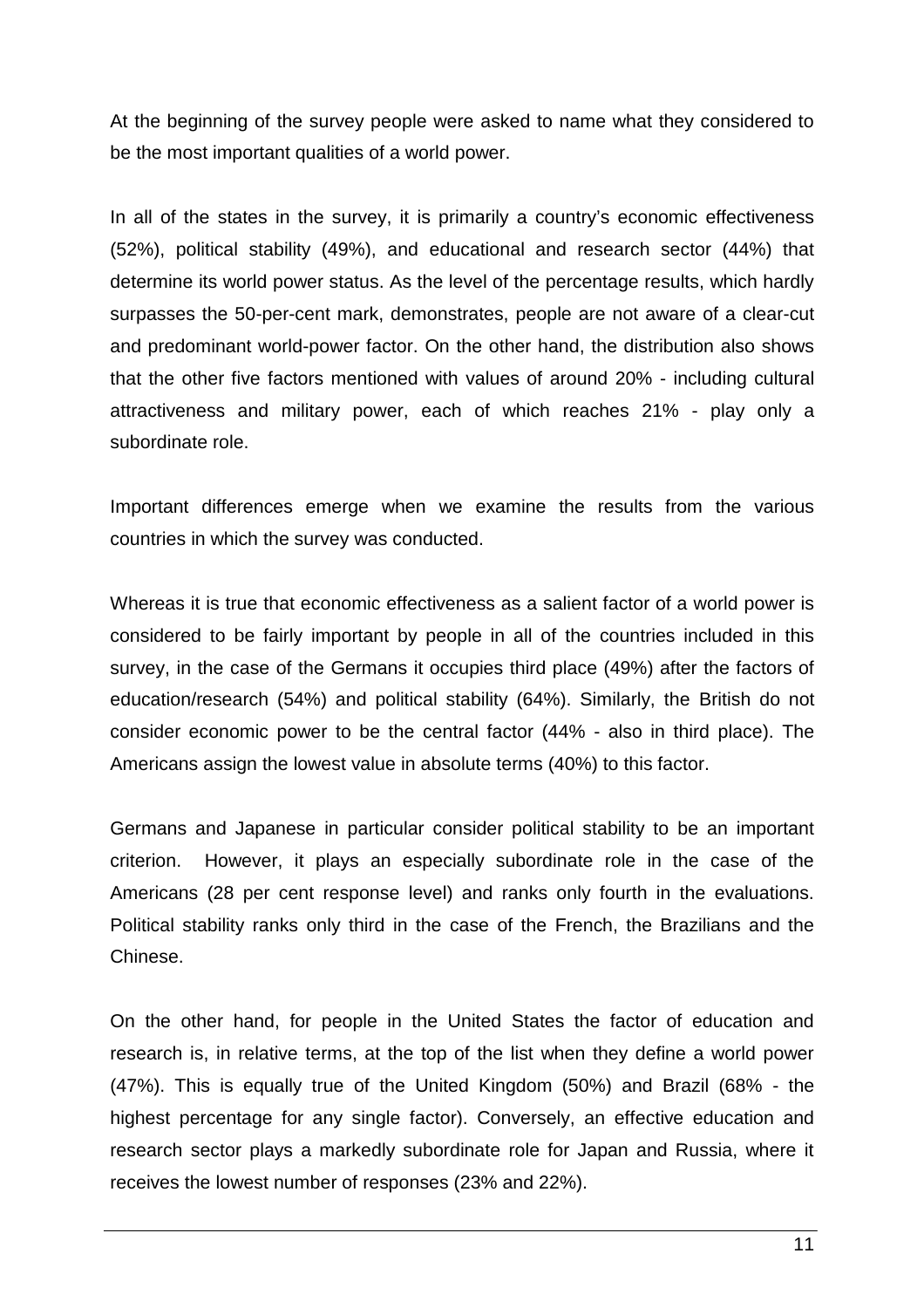People also attach little importance to responsibility for international agenda-setting and security provision, i.e., to a leadership role of the kind that is traditionally associated with a world power. With roughly 29 per cent, the French, the Brazilians and the British still consider "leadership" to be one of the most important qualities of a world power.

Only the French, the Japanese, and the British place a relatively higher value on the cultural attractiveness of a state. It is of no importance in India (7%) or in Russia (9%).

With a response of about 30 per cent, respondents from countries that are permanent members of the UN Security Council still place a comparatively high value on "military power". It is accorded the highest value (36%) by the Chinese, and is far and away least significant in Germany (only 7%). Even the value for Japan (16%) is more than twice as high.

People are not in fact of the opinion that the factor of innovation is of importance for a world power. The singular exception is Germany, where 41 per cent believe that innovative strength constitutes an important aspect of a world power.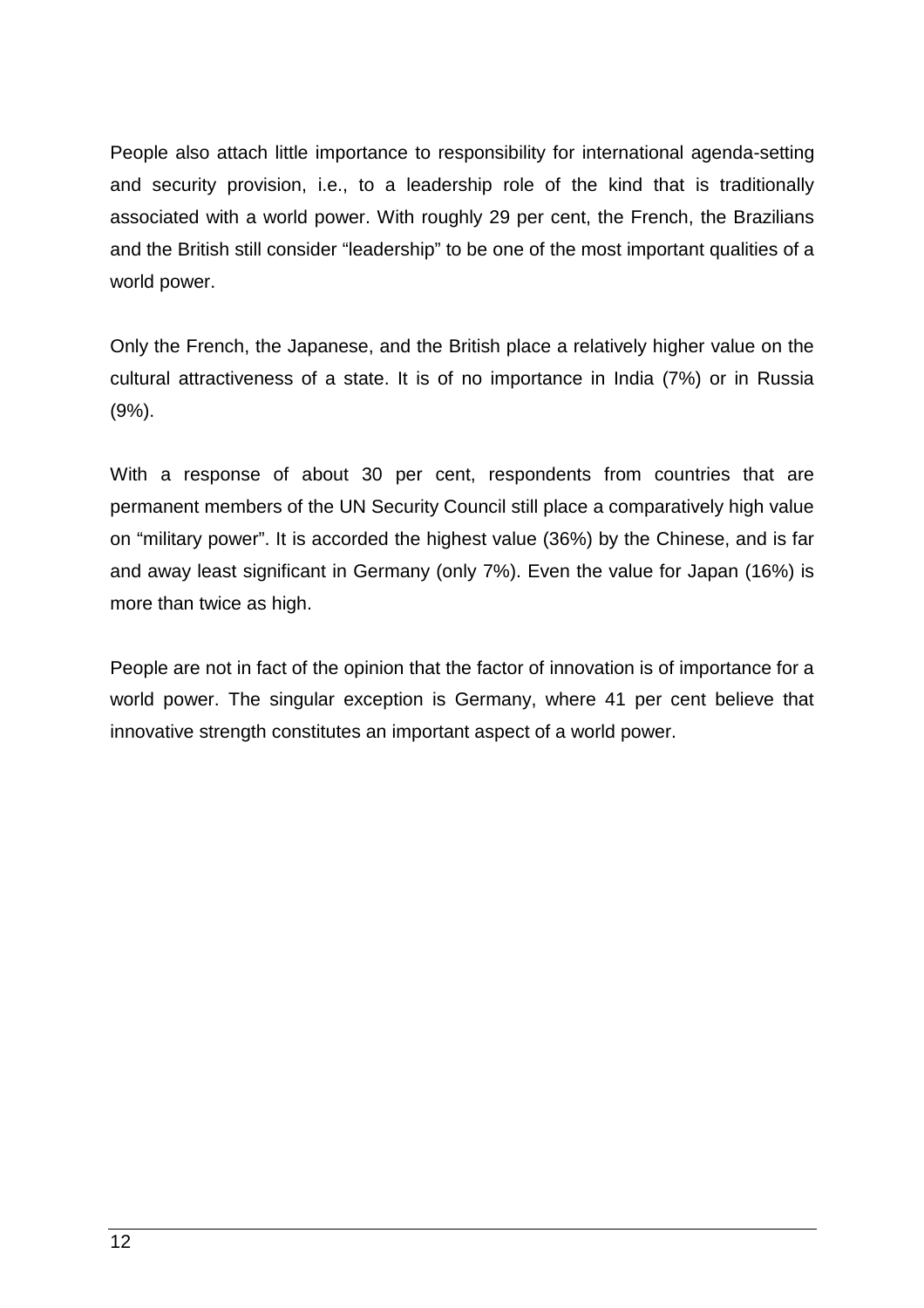## 3.2 States and Organizations with World Power Status

## 3.2.1States and Organizations with World Power Status Today

 **The United States is unquestionably perceived to be a world power, and is followed at a considerable distance by China. The EU and UN in are in the "middle range" of perceived world powers.**



#### **Question: Which of the following countries or organizations are world powers today?**

**Legend:** The results from the various states in which populations were surveyed are aligned from top to bottom – in alphabetical order. The top line, which is labelled "Total", is the mean value derived from the individual results and can be used as a benchmark with which to interpret the results from the various countries. From left to right are the individual states and organizations that might be described as world powers, arranged in descending order on the basis of the average frequency of the responses.

On average ("Total") 81 per cent of the respondents consider the United States to be a world power, whereas in Brazil 71 per cent are of this opinion.

Populations of the countries surveyed are unanimous in their perception of the United States as a world power, which heads the list with 81 per cent. The Japanese have a below-average opinion (61%) of the position of the United States as a world power. On the other hand, the west European EU states in the survey (Germany, the United Kingdom and France) have an above-average opinion of the role of the United States as a world power.

The United States is evidently best able to combine the most important qualities of a world power referred to in the previous section, namely "economic power", "political stability" and "efficient research and education".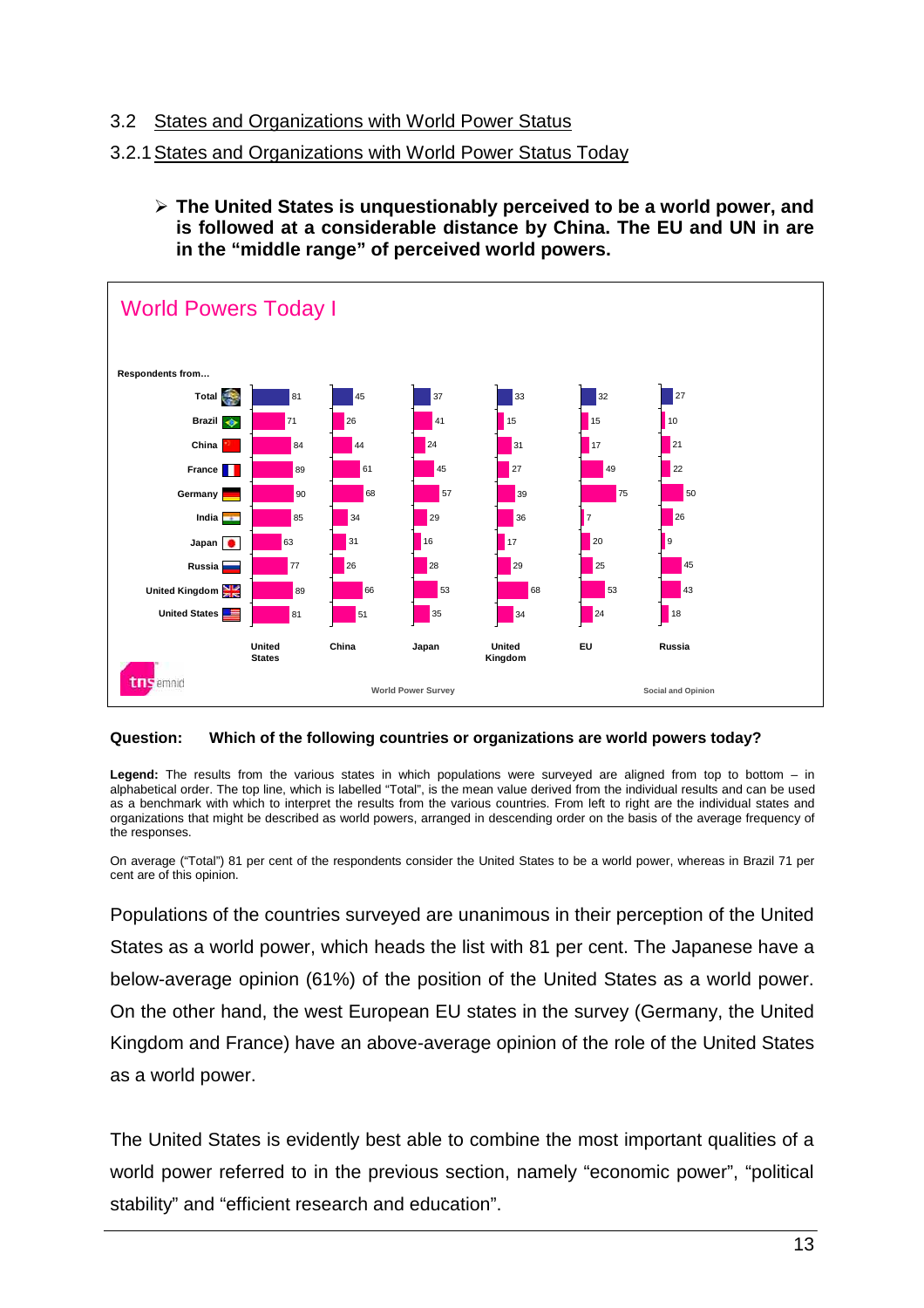

The populations of the various states recognize the leading world power status of the United States, though to different extents. Conversely, a vast majority of those surveyed do not perceive Brazil and South Africa as world powers.

Clear differences exist with regard to the evaluation of other states. The People's Republic of China, which is considered a world power by 45 per cent of respondents, follows the United States in second place, though at a very perceptible distance (36 percentage points). China is accorded the status of a "world power" in particular by the west European states in the survey as well as the United States. In its selfperception China sees itself in fourth place.

Considerable differences between how a country perceives itself and how it is perceived by others are also in evidence in the case of some other states. For example, Japan achieved a third-place ranking before the United Kingdom, France and Russia, even though only 16 per cent of the Japanese population share this estimation.

Whereas the majority of the British still regard their own country as a world power next to the United States and China, this view is not shared by other states. Of the states under consideration, the United Kingdom is followed by Russia, which received above-average responses from Germany, the British and the Russians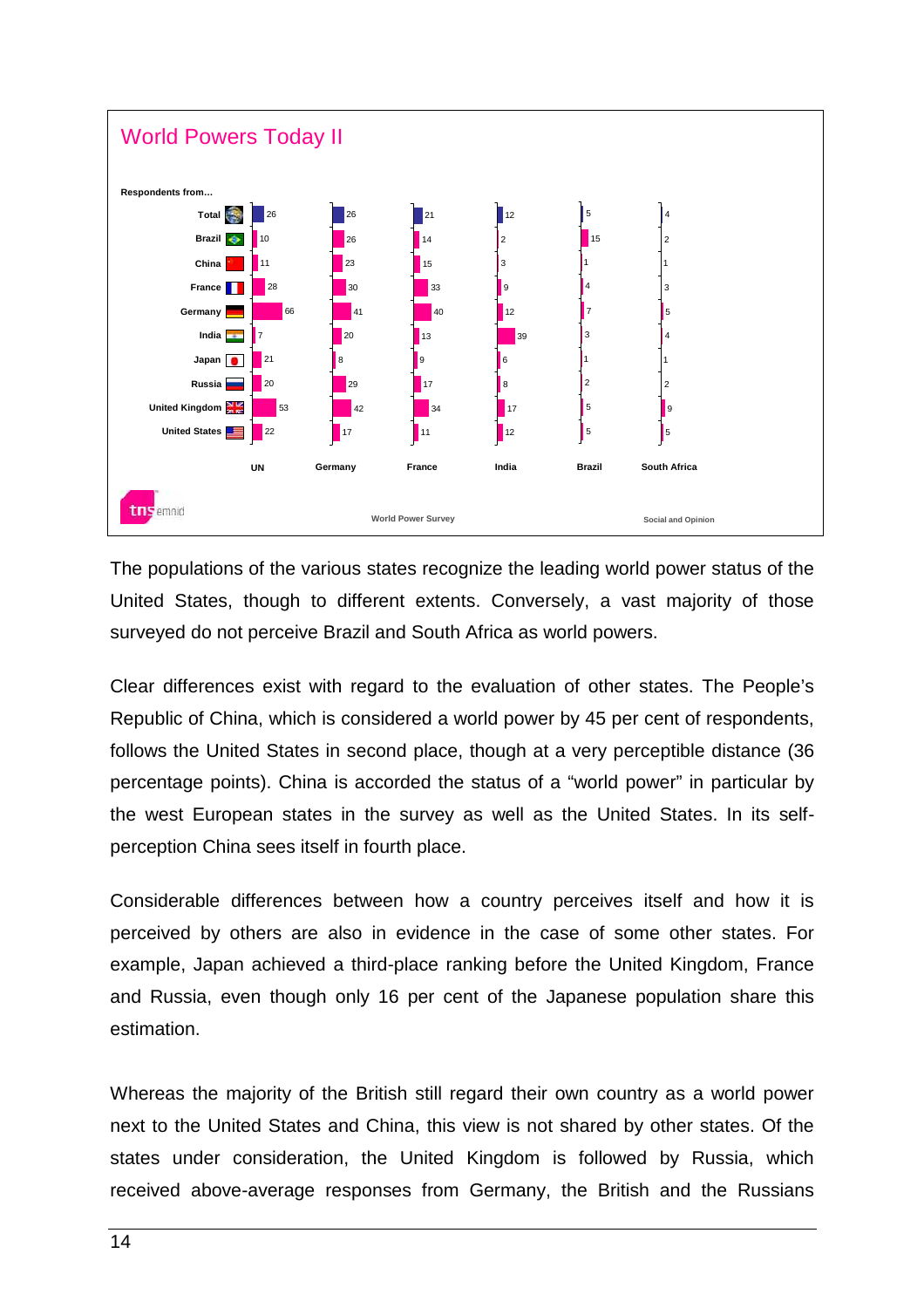themselves. Germany is deemed to be a world power on the same level as Russia (26%). France follows on a slightly lower level. The Germans are far more convinced of their role as a world power (41%) than the French are of theirs (33%).

The question also allowed respondents to select the UN and the EU in addition to specific states. Here the EU's significance as a world power was placed before that of the UN -- not only by European states. The Germans in particular envisage an especially important role for the two supranational organizations. They believe that the EU is in second place in the world power hierarchy followed by China, with the UN in fourth position. Conversely, the two organizations play a markedly subordinate role in Latin America and Asia.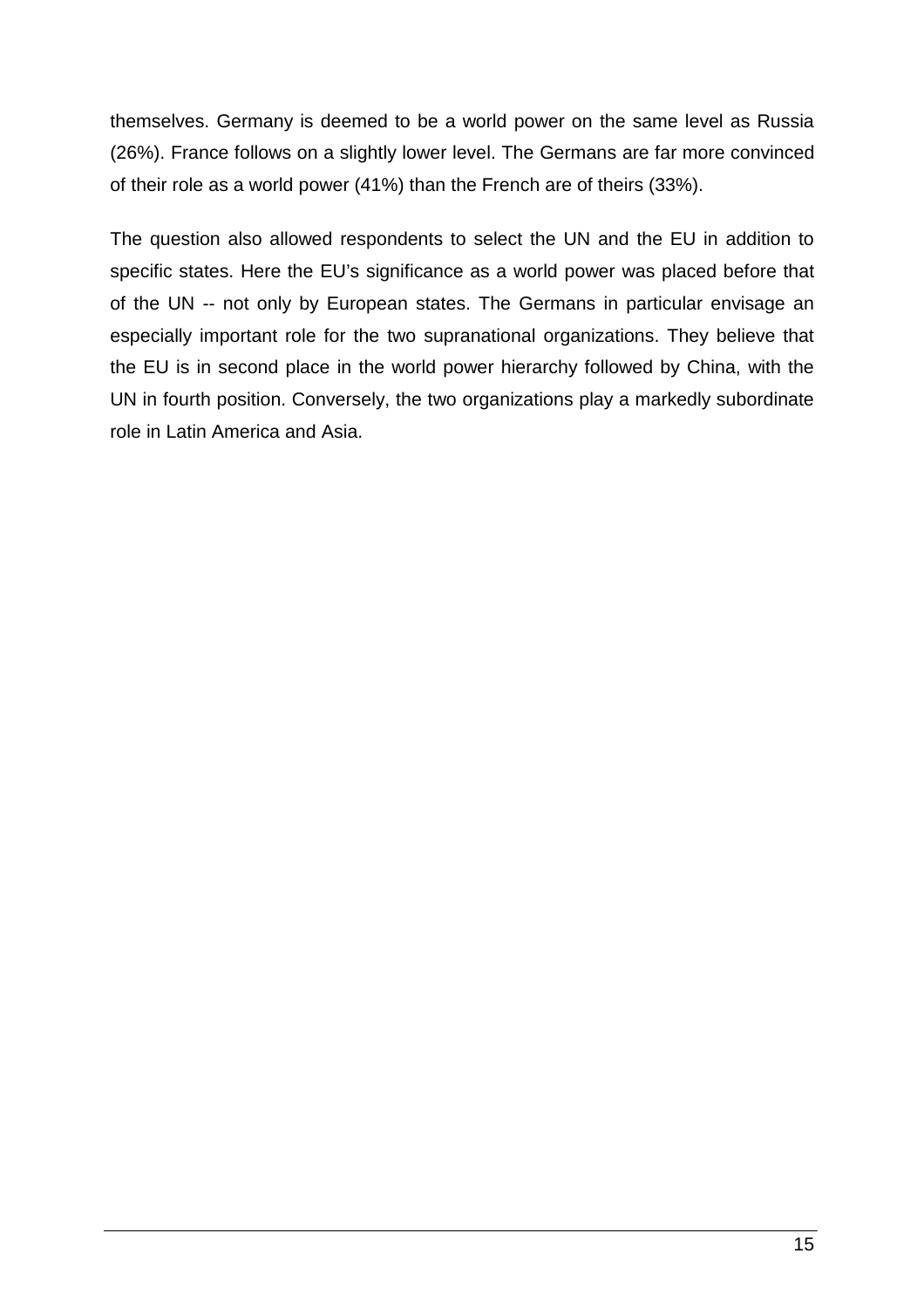## 3.2.2 States and Organizations with World Power Status in 2020

 **In future the United States is expected to lose its current position as undisputed leading world power. Survey respondents believe that China's growing importance will enable it to become an equal partner. The envisaged role of the EU and the UN remains basically unchanged.**



#### **Question: Which of the following countries or organizations will be world powers in the year 2020?**

**Legend:** The results from the various states in which populations were surveyed are aligned from top to bottom – in alphabetical order. The top line, which is labelled "Total", is the mean value derived from the individual results and can be used as a benchmark with which to interpret the results from the various countries. From left to right are the individual states and organizations which it was possible to describe as future world powers, arranged in descending order on the basis of the average frequency of the responses.

On average ("Total") 57 per cent of the respondents consider the United States to be a future world power, whereas in Germany 82 per cent are of this opinion.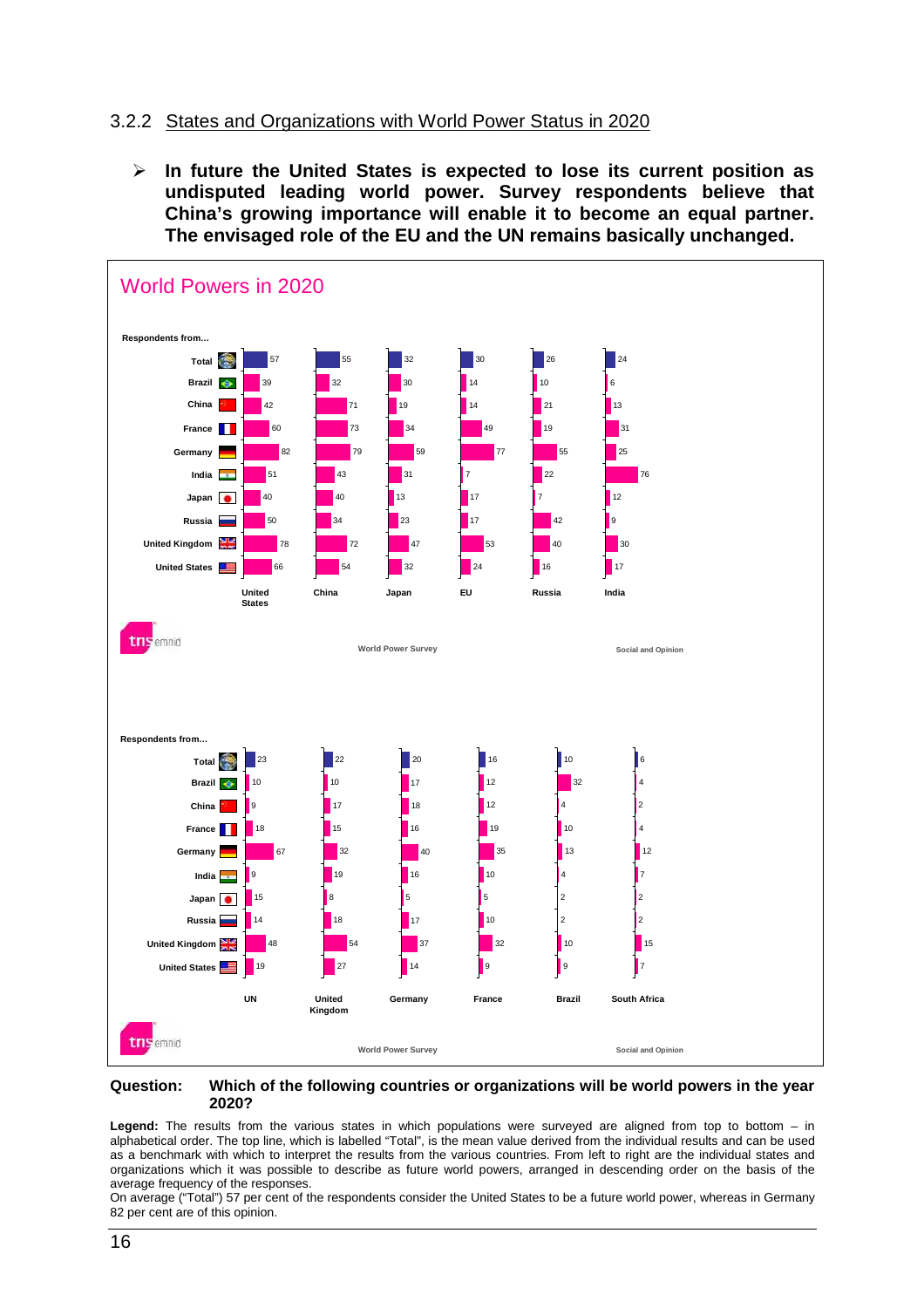In this question, it is the United States whose world power status is expected to decline the most by the year 2020. Currently the United States is undisputedly deemed to be a world power by 81 per cent of respondents. However, only 57 per cent believe that it will still have this role in the year 2020 (which amounts to a change of –24 percentage points). Conversely, China is able to add 10 percentage points to its significance, reaching 55 per cent, and expectations concerning its future world power status are thus on a par with the United States. The importance of India (+12) in particular and, to a lesser extent, Brazil (+5) is also expected to increase. In addition to the United States, the significance of the United Kingdom (-11) is expected to decrease markedly. The positions of Germany, Japan and France are also expected to deteriorate (reflected in a decline of about 5 percentage points).

The status of the EU and the UN remains largely unchanged. Neither is expected to increase its world power status by 2020.

An analysis of what people said in the various different states reveals that Americans are clearly more pessimistic about their own future role as a world power than the views of the Germans and the British concerning the United States.

On the other hand, there is widespread confidence in future national strength in India and China. 76 per cent of Indians believe that in 2020 India will be visibly ahead of the United States and China. In China 71 per cent of the population is of the opinion that it will be in first place and almost 30 per cent ahead of the United States. Other powers are no longer of importance as far as China is concerned.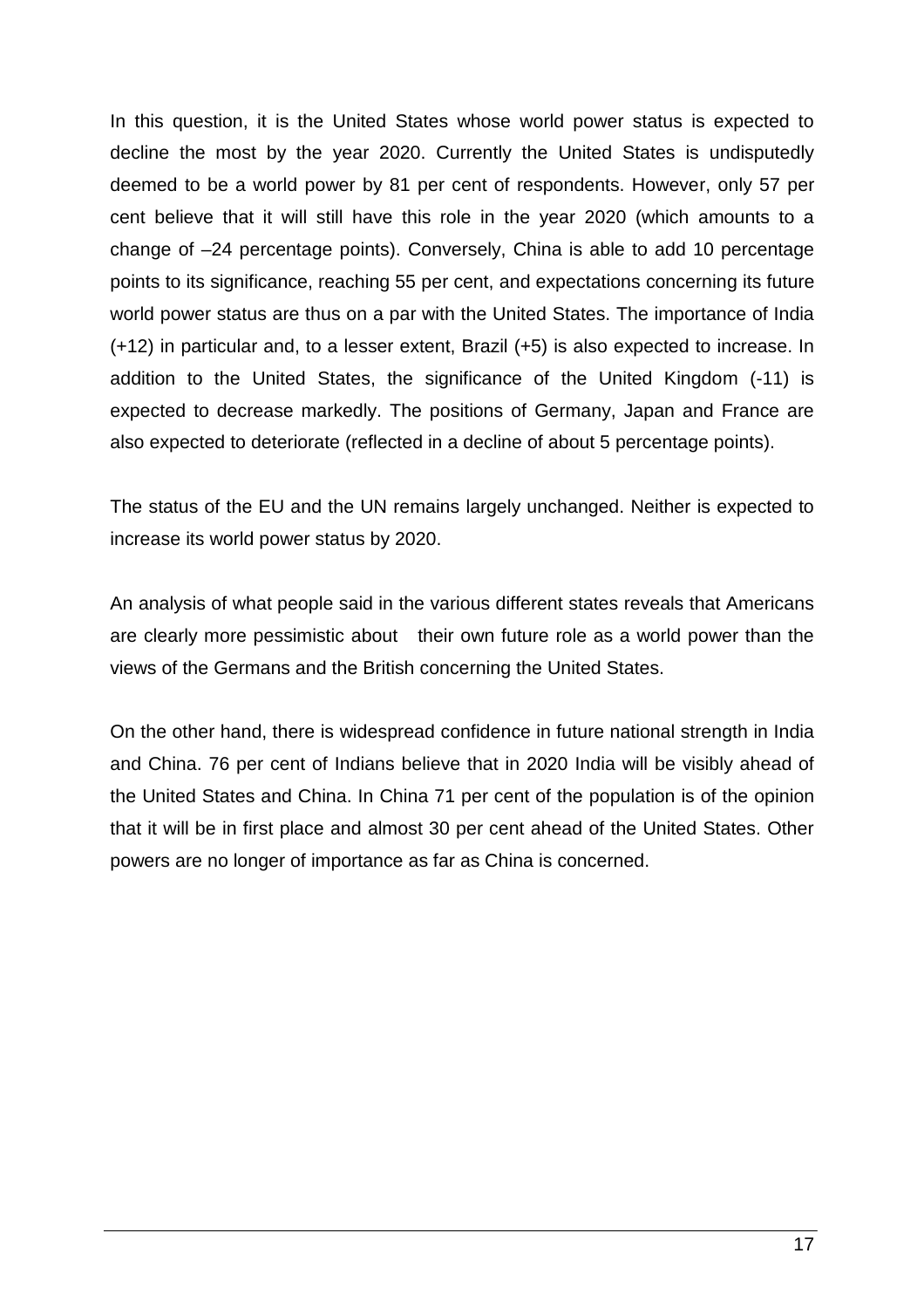## 3.3 The Most Serious Challenges and Threats that Confront the World

 **Terrorism, poverty and climate change are the most serious challenges confronting the world. National perspectives influence the awareness of the various problems.**



#### **Question: What are the main challenges and threats confronting the world today? Name the three greatest challenges and threats.**

**Legend:** The results from the various states in which populations were surveyed are aligned from top to bottom – in alphabetical order. The top line, which is labelled "Total", is the mean value derived from the individual results and can be used as a benchmark with which to interpret the results from the various countries. From left to right are the individual threats and challenges that confront the world, arranged in descending order on the basis of the average frequency of the responses.

On average ("Total") 51 per cent of the respondents consider international terrorism to be one of the three greatest threats that confront the world, whereas in India 73 per cent are of this opinion.

**Note:** The population in China was not asked to comment on "weak and failed states".

A summary of the results from the states participating in the survey shows that on average the most serious threat to the world comes from international terrorism (51%). On the other hand, almost 50% of respondents do not include international terrorism among the three greatest threats confronting the world. Thus the populations surveyed see international terrorism as an important threat, though not as a predominant one. 44 per cent of the population believe that the clusters of "poverty and overpopulation" and "destruction of the environment/climate change" constitute important global challenges.

An examination of the results in the various different countries reveals some very divergent threat perceptions. The threat posed by international terrorism is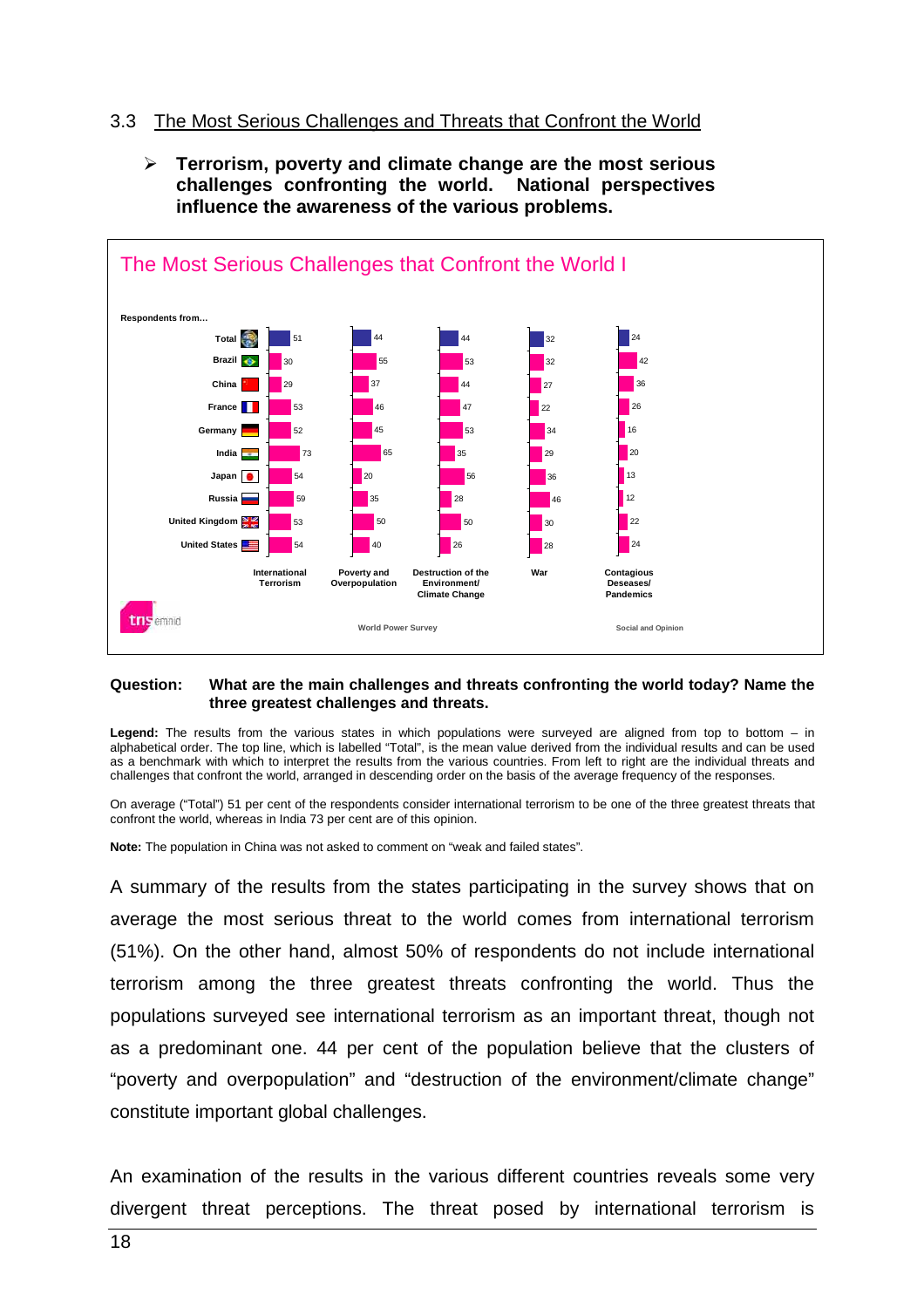considered to be of great importance by the Indian population (73%), and of relatively less importance by the Brazilians and the Chinese.



Indians and Brazilians consider poverty and overpopulation to be almost equally serious challenges. On the other hand, poverty is of relatively low importance to the Japanese. The latter put environmental degradation and climate change at the top of the list (56%). Here there are marked differences between the Japanese and the Americans, who, like the Russians, believe that environmental degradation and climate change pose only a minor threat.

Compared to other states, Russian respondents believe that war constitutes a serious threat to the world, whereas the French accord the least importance to this question. Brazilian and Chinese respondents noted contagious diseases and pandemics as a global challenge with above-average frequency. Here the Russians have the fewest concerns, followed by the Japanese and the Germans.

In none of the states in the survey is the existence and proliferation of weapons of mass destruction currently deemed to constitute a leading threat, and is mentioned by only a fourth of the respondents.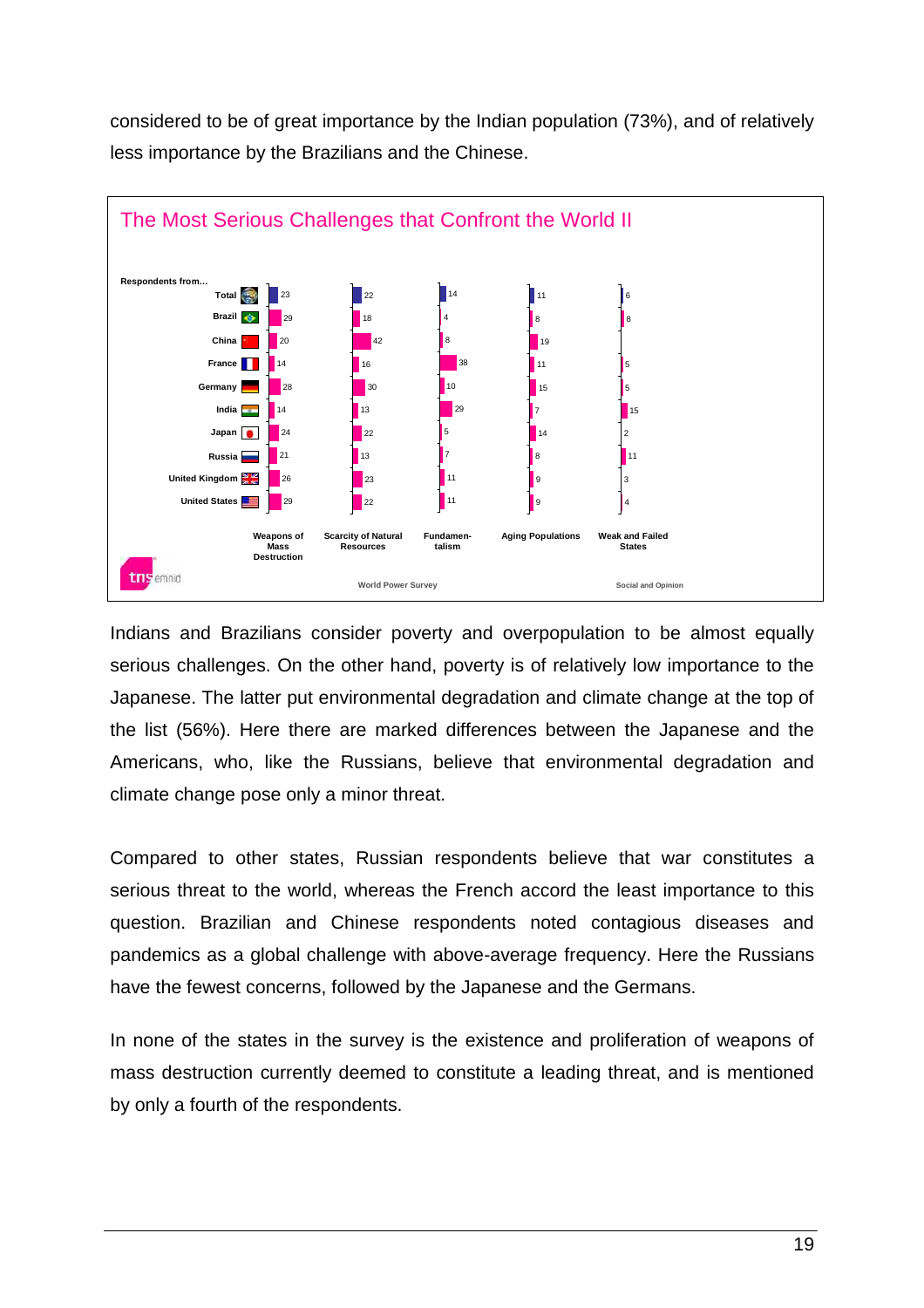It is very much the same with dwindling natural resources. Compared with other countries, this is only emphasized by China and comes after environmental degradation as the second most serious challenge.

Fundamentalism is given special emphasis by the French and the Indians, which means that this challenge is placed ahead of "aging populations" and "weak and failed states".

It should not be forgotten that perceptions of challenges and threats diverge and are influenced by national background. As a result, according to the data, there is no singular challenge that is unanimously recognized by all surveyed countries as the leading threat currently confronting the world.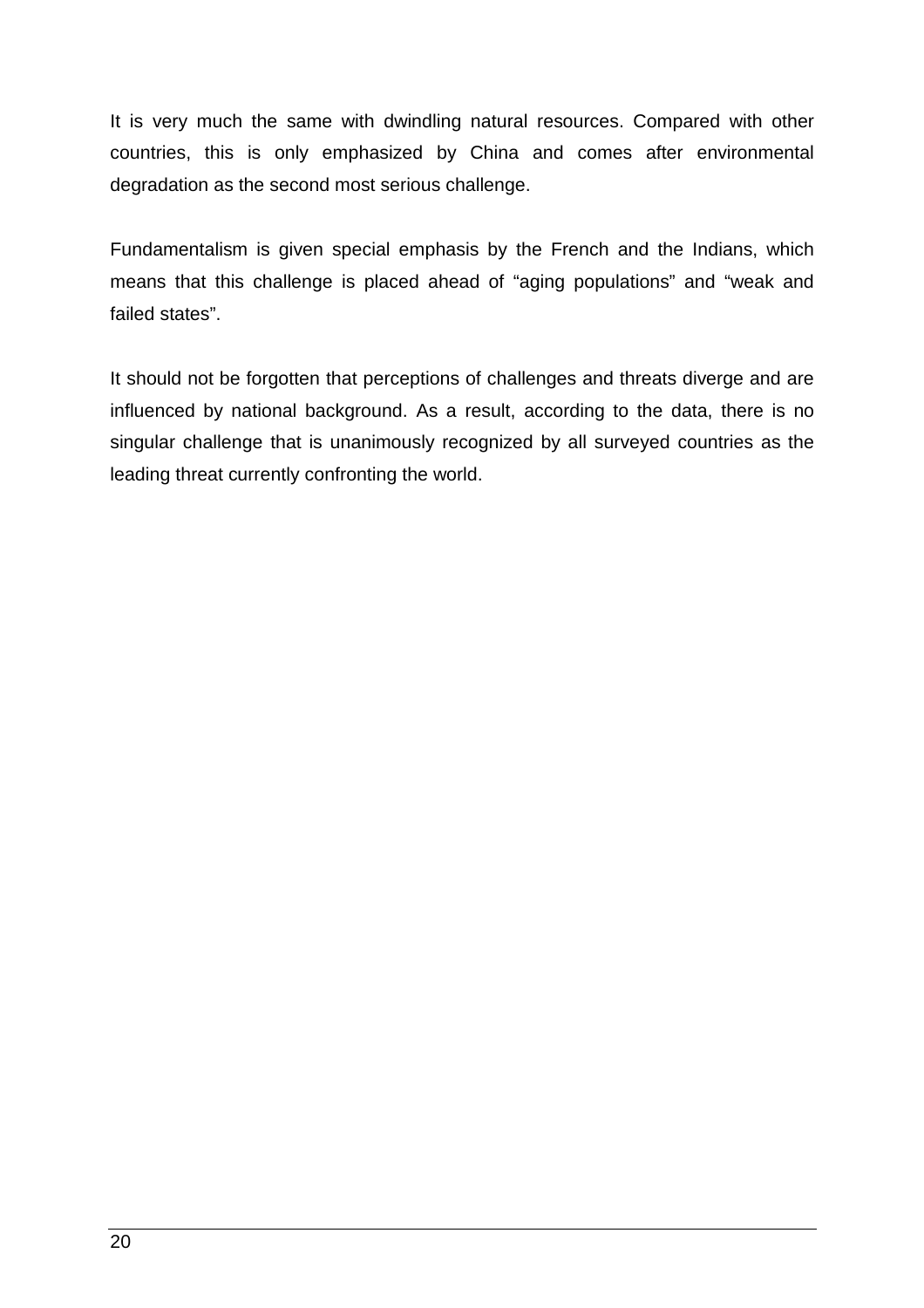## 3.4 Objectives that World Powers Should Pursue



 **Reducing poverty, combating international terrorism and protecting the environment are viewed as the three most important tasks of world powers**

#### **Question: What are the main objectives that a world power should pursue? Name the three most important objectives.**

**Legend:** The results from the various states in which populations were surveyed are aligned from top to bottom – in alphabetical order. The top line, which is labelled "Total", is the mean value derived from the individual results and can be used as a benchmark with which to interpret the results from the various countries. From left to right are the objectives that world powers should pursue, arranged in descending order on the basis of the average frequency of responses.

On average ("Total") 44 per cent of respondents believe that world powers should pursue the objective of "poverty reduction", whereas 49 per cent of Brazilians are of this opinion.

**Note:** The population in China was not asked to comment on "democracy and human rights".

Populations in the countries surveyed believe that the three greatest challenges confronting the world are "international terrorism", "poverty and overpopulation" and "destruction of the environment/climate change", and respondents are also of the opinion that fighting these three threats should be the principal objectives of world powers, albeit in a slightly different order. Thus 44 per cent believe that poverty reduction should be one of the principal objectives supported by world powers, followed by the fight against international terrorism (35%) and concern for the environment (33%).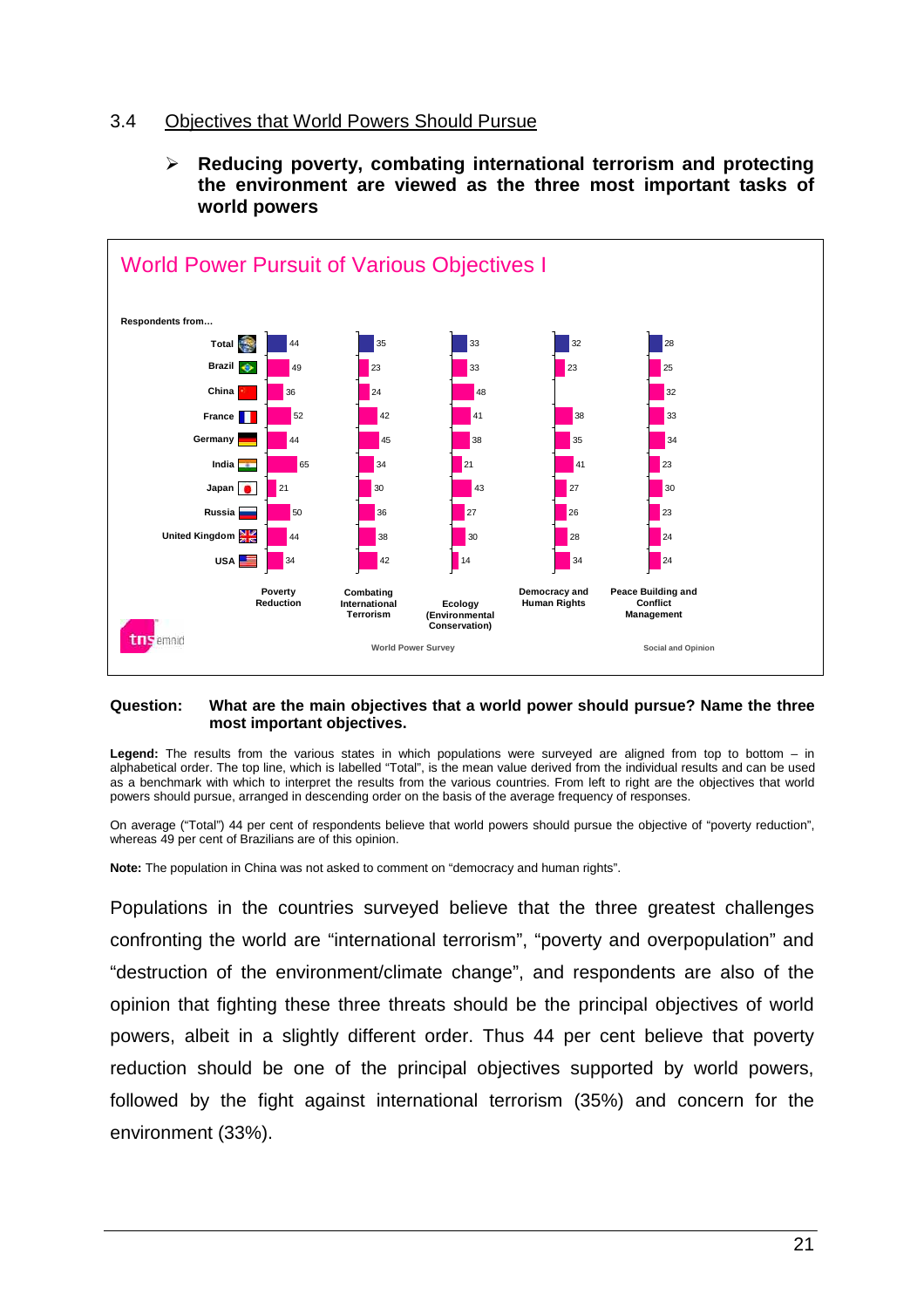Here again the "world population" is unable to name a single predominant factor (objective). This is demonstrated by the fact that none of the stated objectives received a mean response level that reached the 50% mark.

There are considerable differences between the responses in the various countries. Whereas poverty reduction is emphasized by the Indian population in particular (65%), it is hardly mentioned by the Japanese (21%). Combating international terrorism is of below-average importance for Brazilians and Chinese, in contrast to the Germans, the French and the Americans. Yet even in the United States less than 50 per cent describe it as a principal objective. The environment is virtually of no significance as far as the Americans are concerned (14%), whereas for the Chinese it is the most important issue (48%). The objective "democracy and human rights" is on the whole of only moderate significance, although for the Indians and French it is of above-average importance. However, this question was not included in the questionnaire in China.

The objective "peace-building and conflict management" is on the whole of only average importance, with fairly similar results in the countries included in the survey.



Combating diseases and pandemics is given special emphasis in Brazil and China. The Germans and Japanese believe that world powers should pay particular attention to preventing the spread of weapons of mass destruction. Securing natural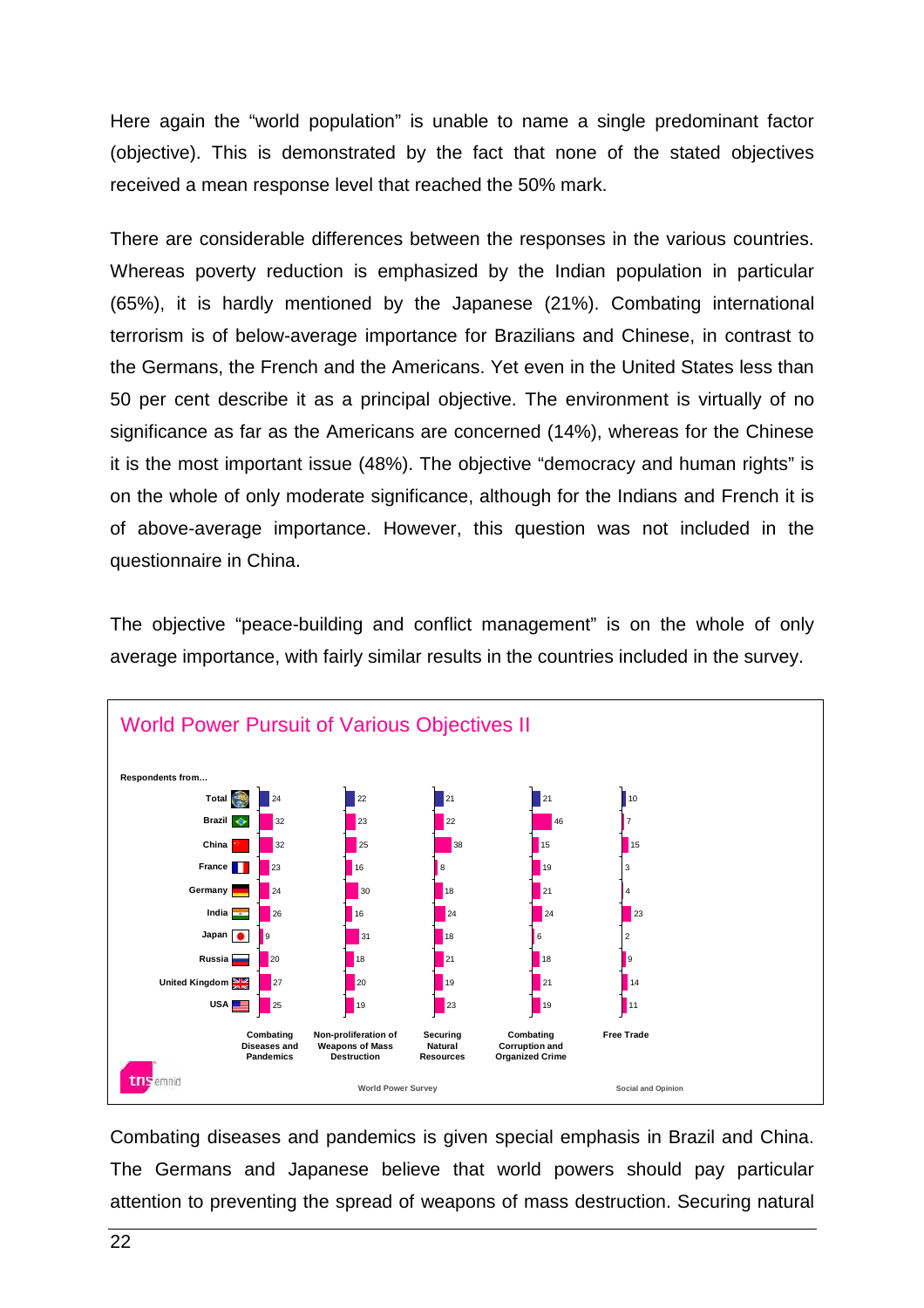resources plays a central role in China, and fighting corruption is an important topic especially in Latin America (for example, 46% in Brazil). Finally, only 10 per cent of respondents are of the opinion that free trade is a principal objective that world powers should pursue.

Thus, according to the populations surveyed, the objectives that world powers should pursue are in line with the global challenges identified above. Yet here again we come to the conclusion that there is no such thing as one single objective as far as world powers are concerned, for the priorities in different states are clearly divergent.

# 3.5 States or Organizations that in Future Should Play a More Important Role in Maintaining Peace and Stability in the World

 **There is above all a belief that the United States should play a more important role in maintaining peace and stability in the world. West Europeans in particular are in favour of greater UN and EU involvement. 73 per cent of the Germans would welcome a higher German profile in this area.**



#### **Question: In the future, what country or organization should play a more important international role in maintaining peace and stability in the world?**

**Legend:** The results from the various states in which populations were surveyed are aligned from top to bottom – in alphabetical order. The top line, which is labelled "Total", is the mean value derived from the individual results and can be used as a benchmark with which to interpret the results from the various countries. From left to right are the various states and organizations which should in future play a more important role in maintaining peace and stability in the world, arranged in descending order on the basis of the average frequency of the responses.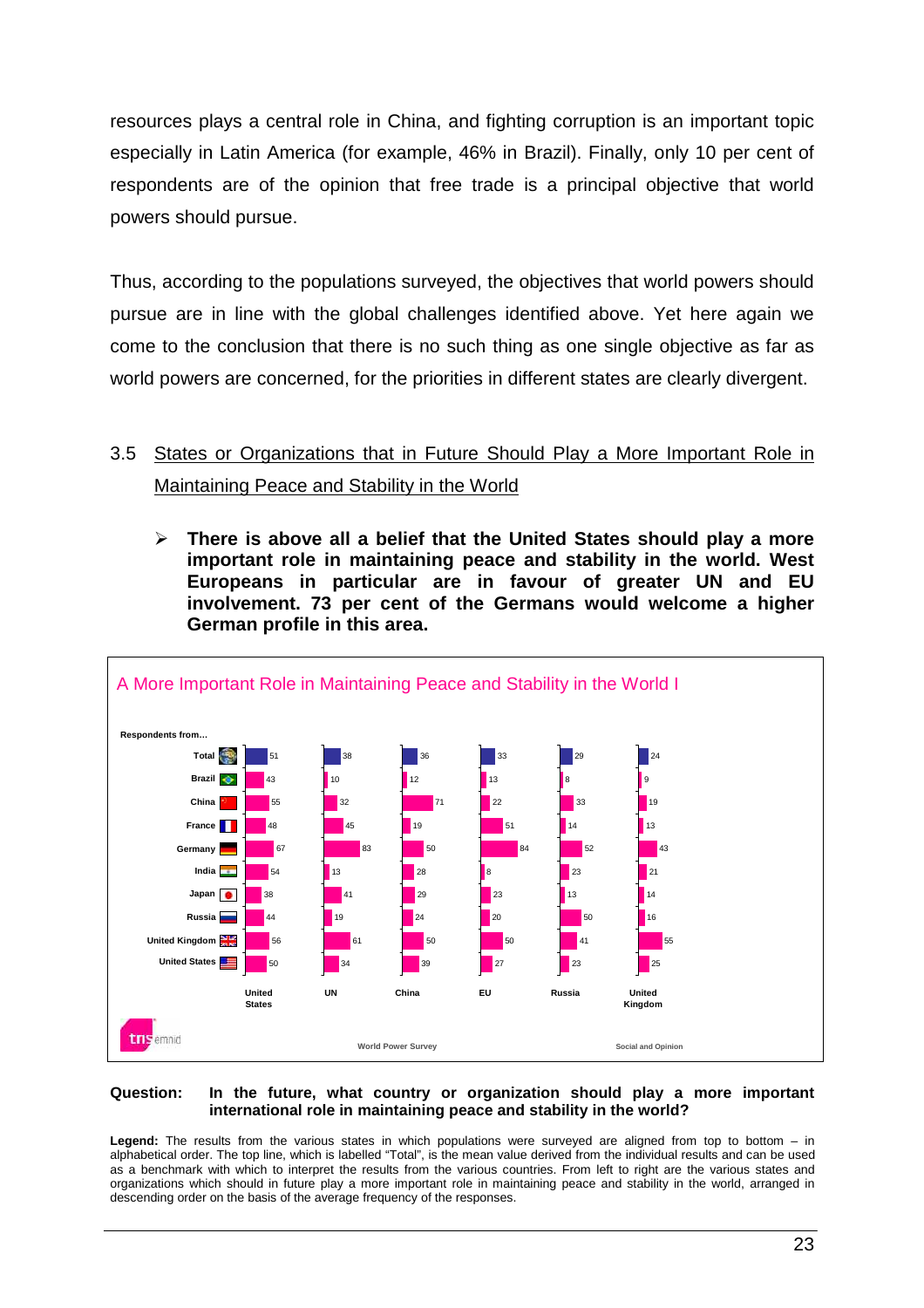On average ("Total") 51 per cent of respondents would like the United States to play a more important role in the maintenance of "peace and stability". 67 per cent of respondents in Germany are of this opinion.

51% believe that the United States should play a greater role in maintaining peace and stability in the world. This confers certain obligations and responsibilities on the United States, a country that is currently deemed to be the predominant world power - and which will still have this role in 2020.



While respondents by and large do not view the UN as a world power either now or in 2020, it is a different matter when the focus shifts to securing peace and stability. Here 38 per cent are in favour of a more prominent role for the UN. China, the country with the greatest accrual of "world power potential", follows with 36 per cent. The EU comes in fourth place. A third of the populations surveyed would like the EU to play a more important role in maintaining peace and stability in the world.

The countries surveyed are more or less in agreement about the role of the United States in this regard. However, opinions differ in various countries especially with regard to the future role of the EU and the UN.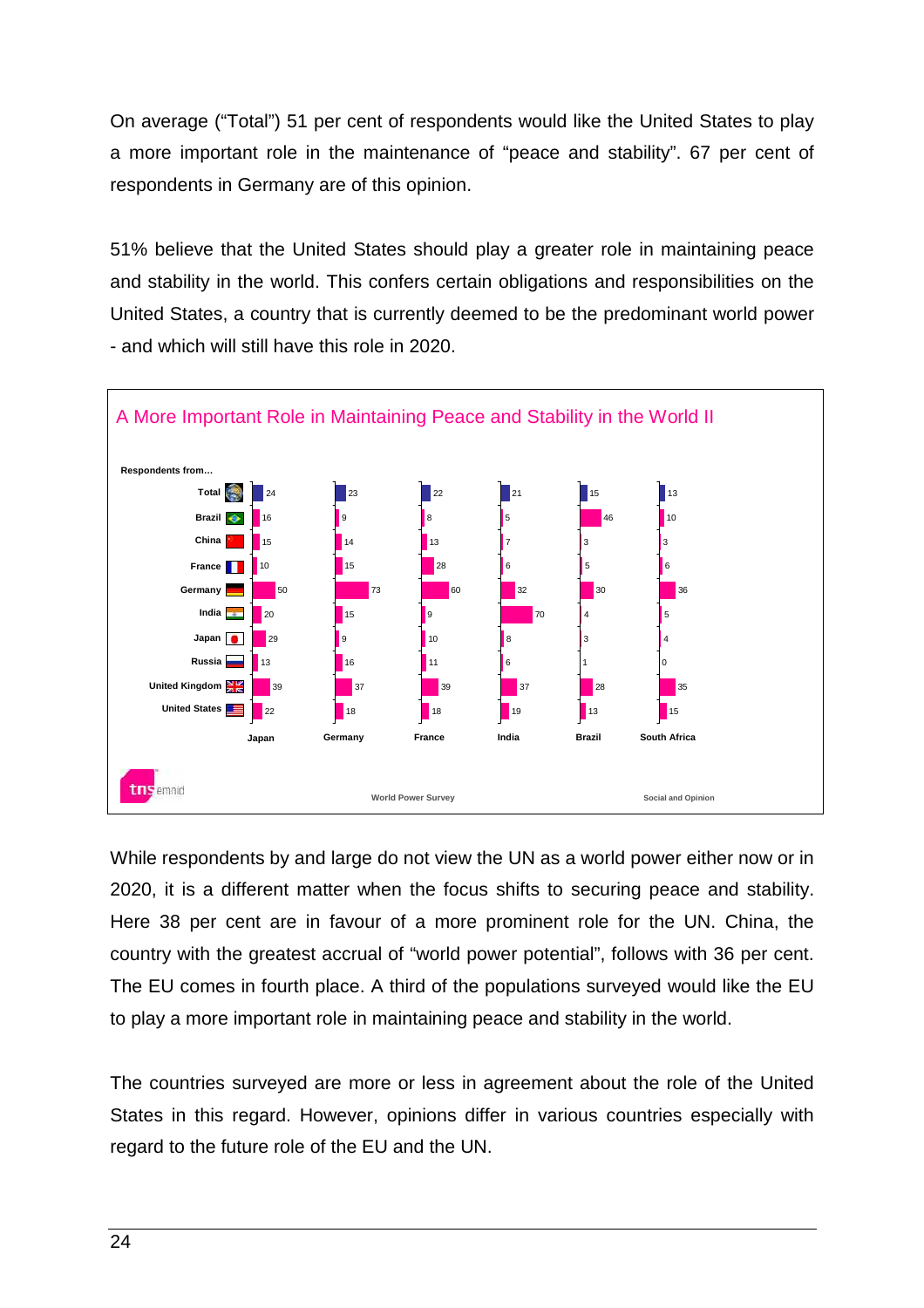More than any other country surveyed, British and German respondents believe that international actors should assume a more important international role in maintaining peace. This is demonstrated by the high levels of response among British and German interviewees, who mentioned on average five to six states or organizations. Conversely, the Japanese in particular gave low levels of response to this question. On the one hand, 37 per cent do not answer the question at all, and those who do reply mention on average less than two countries.

There are obvious differences between the states in the survey when it comes to expressing preferences about how the roles of various actors should be distributed. That the EU ranks fourth is primarily due to the high percentage of respondents from the European states France, Germany and the United Kingdom who provided this answer. The situation is similar in the case of the UN. Once again it is above all the European states and Japan who secure the second place for the UN.

These opinions are not shared by people in the other states, who are in favour of a greater role for the United States (in particular the Chinese, the Indians, the Brazilians and the Russians) or for their own countries.

Whereas the majority of the Germans and the British is in favour of greater involvement by their states (73% and 55% respectively), this is not the case with the French and the Japanese (28% and 29% respectively).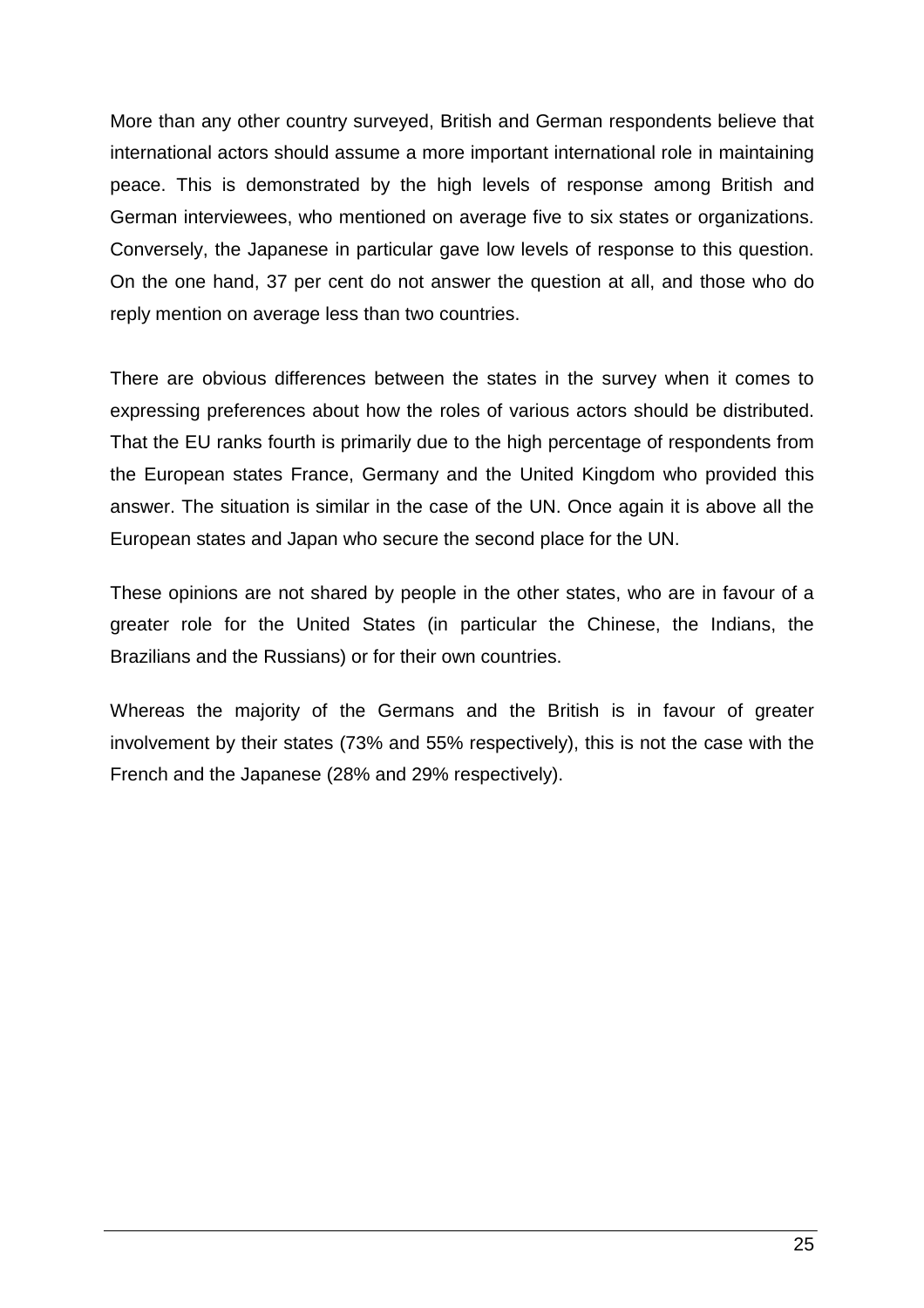## 3.6 The Best Framework for Ensuring Peace and Stability in the World

 **Only in Germany and China is a majority of the population of the opinion that peace and stability in the world can best be attained under UN leadership.**



#### **Question: What is the best framework for ensuring peace and stability?**

**Legend:** The results from the various states in which populations were surveyed are aligned from top to bottom – in alphabetical order. The top line, which is labelled "Total", is the mean value derived from the individual results and can be used as a benchmark with which to interpret the results from the various countries.

On average ("Total") 42 per cent of respondents believe that peace and stability can be best achieved under UN leadership, and 36 per cent are of the opinion that it would be better achieved under the leadership of regional powers. 68 per cent of the German population backs the idea of UN leadership.

42 per cent of the respondents believe that peace and stability can best be attained under UN leadership. On the other hand, 36 per cent believe that peace can best be achieved under the leadership of various regional powers. Thus the relative majority of respondents is in favour of an institutionalized international framework, though not the absolute majority. Here the exceptions are respondents from Germany (68 per cent in favour of UN leadership) and China (51%).

Conversely, the relative majority of respondents from Brazil, India and Russia is in favour of maintaining peace and stability under the leadership of regional powers. The high percentage of respondents who either do not know or provide no answer is noteworthy.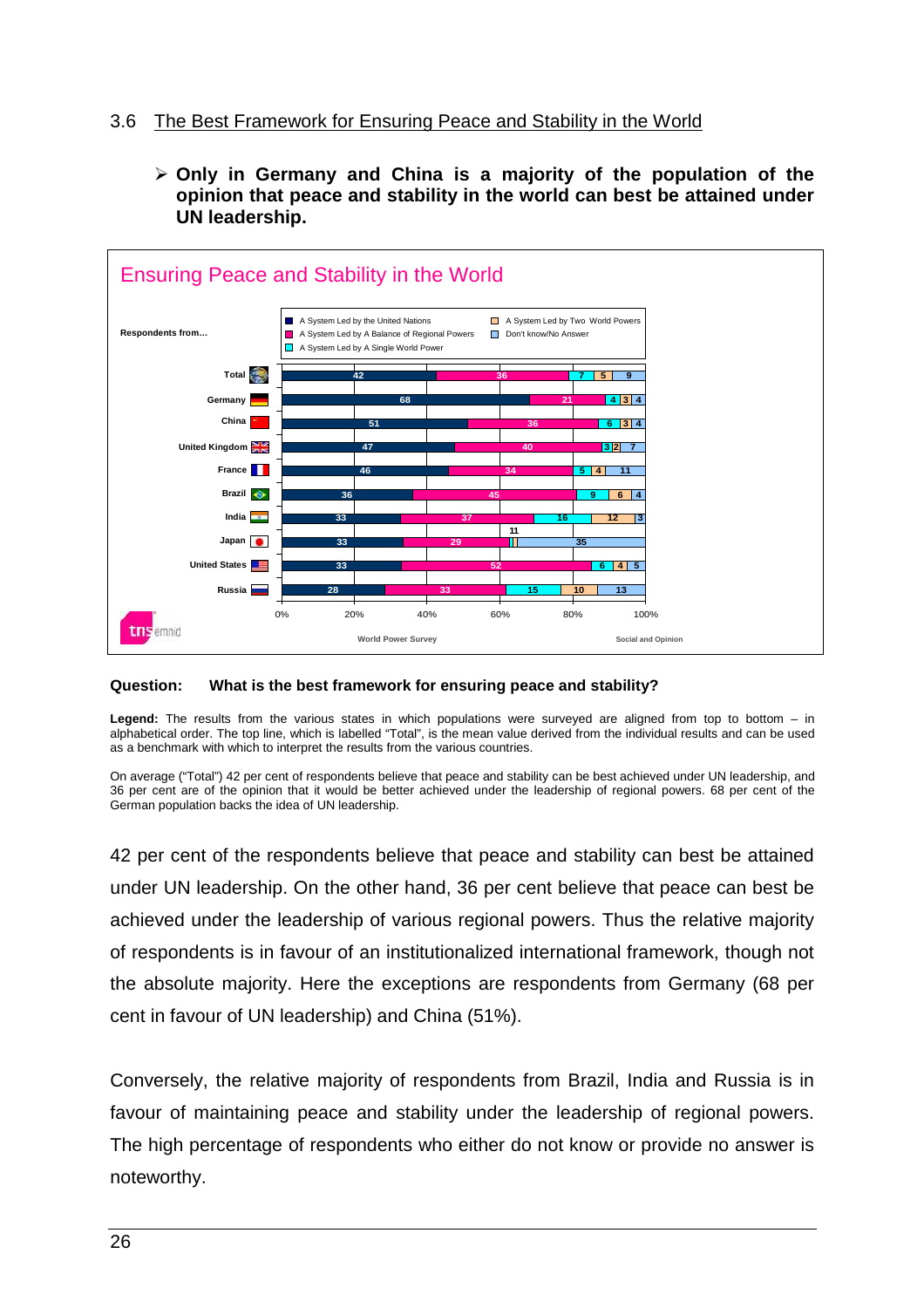The absolute majority of the American population is in favour of maintaining peace under the leadership of various regional powers. The United States has no interest in assuming the leadership role on its own. Only 6% of Americans vote for this option.

Unipolar or bipolar constellations are not generally seen as being capable of maintaining peace and stability. Supporters of such notions of order are most numerous in India and Russia.

## 3.7 Cooperation with the European Union (EU)/Europe

 **Three-quarters of respondents are in favour of greater cooperation with the EU/Europe**



#### **Question: Should your country strengthen its cooperation with the European Union/Europe?**

**Legend:** The results from the various states in which populations were surveyed are aligned from top to bottom – in alphabetical order. The top line, which is labelled "Total", is the mean value derived from the individual results and can be used as a benchmark with which to interpret the results from the various countries.

On average ("Total") 74 per cent of respondents believe that their country should cooperate more closely with the EU/Europe. 77 per cent of Americans are also of this opinion.

About a third of the total population surveyed perceives the EU as a world power, either now or in the future. Similarly, a third of the population is in favour of stronger European role in maintaining peace and stability in the world. However, the fact that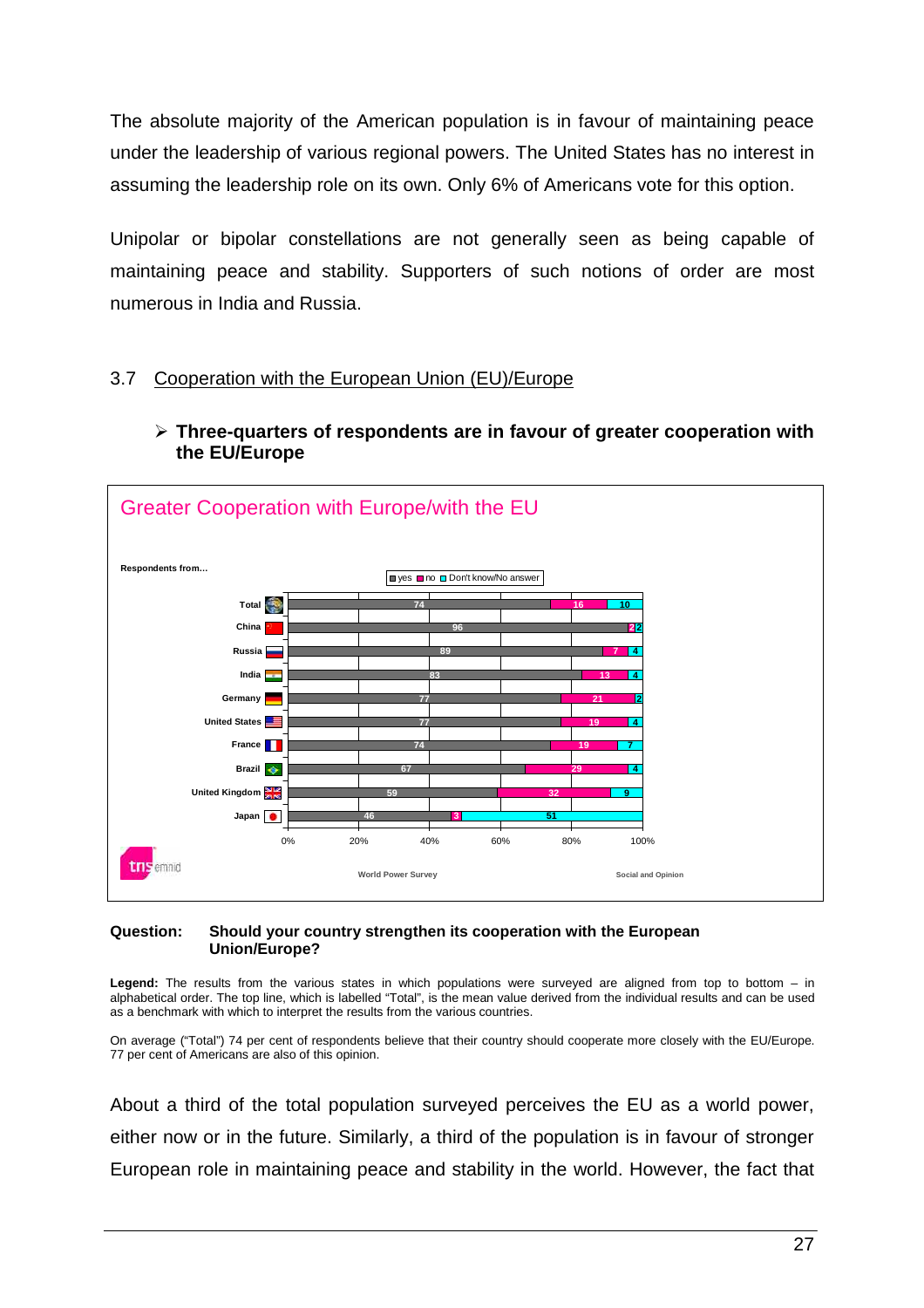these percentages are even this high is largely due to the strong responses given by the Europeans themselves.

The EU obtains significantly better results when the population is asked whether it is in favour of increased cooperation with the EU. In this case three-quarters (74%) are in favour of closer cooperation, including in particular China, Russia and India, with whom the EU is already linked by means of strategic partnership agreements.

The majority of the Japanese population is undecided with regard to cooperation with Europe (however, those who respond are, with a ratio of 94:6, in favour of greater cooperation). The population of the United States takes a different view. In this case 77 per cent are in favour of greater cooperation with Europe.